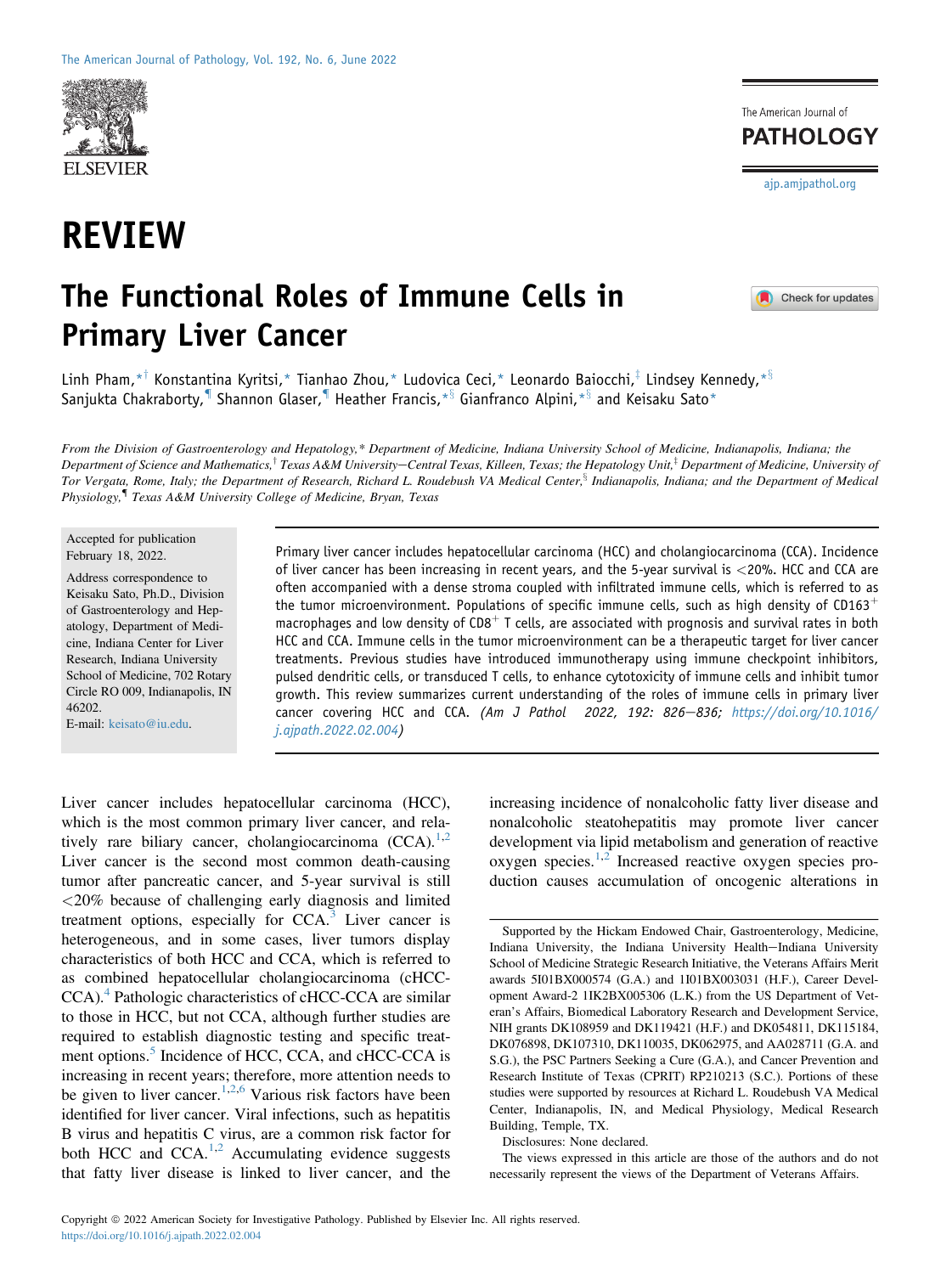hepatocytes and can induce endoplasmic reticulum stress in hepatocytes, which induces inflammatory responses and proinflammatory cytokine production, leading to HCC development.<sup>[1](#page-7-0)</sup>

The tumor microenvironment of HCC and CCA is a dense stromal tissues containing extracellular matrix components secreted predominantly from cancer-associated fi-broblasts (CAFs) and adjacent hepatic cells.<sup>[7](#page-7-6)</sup> CAFs and other cells populating the tumor microenvironment cross talk with tumor cells to promote progression and invasion. For instance, CAFs cross talk with CCA cells and secrete not only extracellular matrix components, but also growth factors such as epidermal growth factor-like growth factor, leading to CCA growth and progression.<sup>[2](#page-7-1)</sup> Angiogenesis in endothelial cells influences the liver microenvironment and is mediated by vascular endothelial growth factors, which promote tumor growth and metastasis.<sup>1,[2](#page-7-1)</sup> The tumor microenvironment contains various infiltrating immune cells, and accumulation of extracellular matrix components along with these immune cells plays a vital role in the pathophysiology of liver cancer.<sup>[7](#page-7-6)</sup> Immune cells, such as tumor-associated macrophages (TAMs), secrete various cytokines and chemokines that promote immune cell infiltration, inflammation, and fibrogenesis, thereby promoting tumor progression and metastasis. $8 \text{ Regulation of immune}$  $8 \text{ Regulation of immune}$ cell cytotoxic clearance of tumor cells is an essential cellular event modulating tumor growth and progression; therefore, immune cell functions are primary targets for immunotherapy, such as treatments with immune checkpoint in-hibitors.<sup>[9](#page-8-1)</sup> This review summarizes the functional roles of immune cells and their therapeutic potentials in HCC, CCA, and cHCC-CCA.

# Populations of Immune Cells in CCA Microenvironment

Populations of immune cells, such as TAMs, tumorassociated neutrophils (TANs), dendritic cells (DCs), and T cells, including regulatory T cells (Tregs), are altered in the tumor microenvironment. A previous study using immunohistochemistry to determine populations of specific cell types in the tumor area of CCA patients found a high population of  $CD66b<sup>+</sup>$  TANs,  $CD163<sup>+</sup>$  TAMs, and forkhead box P3  $(FOXP3)^+$  Tregs and a low population of  $CD8<sup>+</sup>$  T cells that were associated with poor survival.<sup>[10](#page-8-2)</sup> Another immunohistochemical analysis using 40 CCA tissues identified decreased populations of  $CD4^+$ ,  $CD8^+$ , and  $CD31<sup>+</sup>$  cells in metastatic CCA tumors, indicating the association of T-cell activity/population with CCA metasta-ses.<sup>[11](#page-8-3)</sup> Infiltration of T cells, natural killer (NK) cells, and DCs is associated with improved prognosis, whereas high numbers of Tregs and myeloid-derived suppressor cells (MDSCs) are linked to poor prognosis in  $\text{HCC}$ .<sup>[12](#page-8-4)</sup> Low T-cell populations and high Treg populations were identified in cHCC-CCA patients, demonstrating that the immune cell population is critical to the pathophysiology of liver cancer. $13$ 

Ratios of certain cell populations can be a useful indicator for liver cancer prognosis. A previous study demonstrated that CCA patients with  $\geq$ 3.0 neutrophil/lymphocyte ratio (NLR) showed a lower 5-year overall survival and recurrence-free survival compared with CCA patients with  $\langle 3.0 \text{ NLR.}^{14} \rangle$  $\langle 3.0 \text{ NLR.}^{14} \rangle$  $\langle 3.0 \text{ NLR.}^{14} \rangle$ Another study showed that  $NLR > 2.0$  was an independent risk factor for postoperative complications for CCA patients.<sup>[15](#page-8-7)</sup> NLR is negatively associated with survival in HCC patients and may be a better prognostic tool compared with  $\alpha$ -feto-protein.<sup>[16](#page-8-8)</sup> High NLR (>2.75) was associated with poor survival rates in patients with cHCC-CCA[.17](#page-8-9) Furthermore, high NLR and high platelet/lymphocyte ratio are associated with poor prognosis in patients with CCA[.18](#page-8-10) These studies suggest the strong association of immune cell populations with liver cancer progression and demonstrate the potentials of NLR and platelet/lymphocyte ratio as prognosis predictors.

# The Roles and Therapeutic Potentials of Immune Cells in Liver Cancer

#### Neutrophils

High NLR is associated with poor prognosis and survival rates in liver cancer, indicating that high infiltration of neutrophils or TANs into the tumor area may play a critical role in tumor progression and metastasis. Immunohistochemical analysis for the neutrophil marker CD66b performed on 245 biliary tract tumors, including 71 CCA patients, found that patients with high tumoral neutrophil infiltration showed poor overall survival compared with patients with low infiltration.<sup>[19](#page-8-11)</sup> Neutrophil populations are negatively correlated with  $CD8<sup>+</sup>$  T-cell populations, and low numbers of  $CD8<sup>+</sup>$  T cells are associated with poor survival.<sup>19</sup> Accumulation of neutrophils promotes inflammatory responses, leading to HCC progression and decreased survival rates.<sup>[20](#page-8-12)</sup> Neutrophil infiltration is mediated by various chemokines, and CXCL5 is one of the most well-known chemokines promoting neutrophil infiltration in the tumor area of liver cancer.<sup>[21](#page-8-13)</sup> CXCL5 promotes neutrophil infiltration via AKT/extracellular signal-regulated kinase 1/2 signaling, leading to proliferation, migration, and invasion of tumor cells. $^{21}$  CXCL1–CXC motif chemokine receptor 2 (CXCR2) signaling also promotes neutrophil infiltration into HCC tumor tissues and is associated with overall survival. $^{22}$  $^{22}$  $^{22}$  Hepatic cells communicate with one another to regulate cellular functions in liver diseases and cancer. $^{23}$  $^{23}$  $^{23}$  CAFs secrete cardiotrophin-like cytokine factor 1, which induces secretion of CXCL6 and transforming growth factor- $\beta$  (TGF- $\beta$ ) in HCC tumor cells.<sup>[24](#page-8-16)</sup> Tumorderived CXCL6 and TGF- $\beta$  promote neutrophil infiltration<br>into the tumor microenvironment and enhance microenvironment cardiotrophin-like cytokine factor 1 production in CAFs, implicating cellular cross talk in HCC progression.<sup>[24](#page-8-16)</sup> Tumor-infiltrating monocytes produce CXCL2 and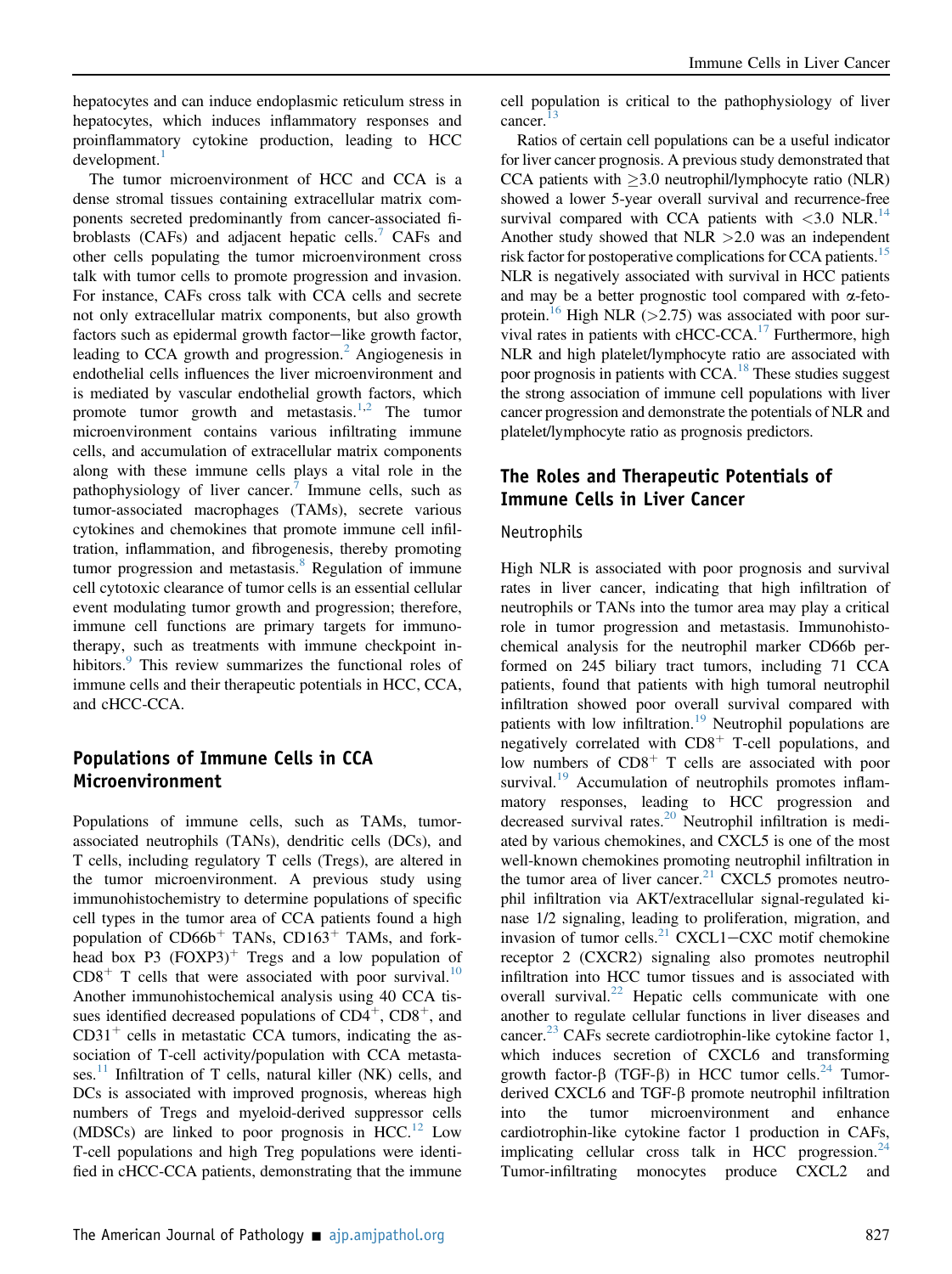CXCL8, which promote neutrophil recruitment into the HCC microenvironment.<sup>[25](#page-8-17)</sup> Monocyte-derived CXCL2 and CXCL8 inhibit apoptosis in neutrophils, resulting in TAN accumulation.[25](#page-8-17) Monocytes also up-regulate glycolysis, which leads to CXCL2 and CXCL8 production in infiltrating monocytes via 6-phosphofructo-2-kinase/fructose-2,6-biphosphatase  $3-NF-\kappa B$  signaling.<sup>[25](#page-8-17)</sup> Monocytes differentiate into macrophages, and neutrophils are closely associated with macrophage recruitment and functions in liver cancer. TANs in HCC promote the recruitment of macrophages and Tregs via secretion of C-C motif ligand 2 (CCL2) and CCL17.<sup>[26](#page-8-18)</sup> In CCA tumor tissues,  $CD66b<sup>+</sup>$ neutrophils/TANs and  $CD68<sup>+</sup>$  macrophages/TAMs were adjacent to one another, indicating a close relationship be-tween TANs and TAMs.<sup>[27](#page-8-19)</sup> A combination of TAN and TAM infiltration promotes CCA cell proliferation compared with TANs or TAMs alone, which is mediated by activation of STAT3 signaling in CCA cells. $^{27}$  $^{27}$  $^{27}$  Neutrophils/TANs can be a therapeutic target to inhibit tumor growth and progression. Inhibition of CXCL1 signaling decreases neutrophil infiltration in the liver and attenuates liver damage and inflammation in a mouse model of steatohepatitis.<sup>[28](#page-8-20)</sup> Combination of neutrophil depletion using anti-lymphocyte antigen 6 complex locus G and sorafenib decreased tumor size compared with sorafenib treatment alone.<sup>[26](#page-8-18)</sup> Blockade of chemokine signaling and neutrophil infiltration may have therapeutic potential against liver cancer, although further studies are required.

## Macrophages

Neutrophil infiltration is correlated with macrophage infiltration in the CCA microenvironment, indicating the pathologic roles of elevated macrophage populations in liver cancer.<sup>[27](#page-8-19)</sup> A high population of  $CD163<sup>+</sup>$  TAMs was identified in CCA tumor tissues and was associated with poor survival rates. $10$  Macrophages in the liver include liverresident Kupffer cells and bone marrow-derived macrophages that infiltrate following liver injury, and these macrophages can be classified into M1 and M2 subsets.<sup>[29](#page-8-21)</sup> A previous study showed that most TAMs populating the CCA microenvironment were bone marrow-derived mac-rophages with M2 phenotypes,<sup>[30](#page-8-22)</sup> although other studies demonstrated that Kupffer cells were part of the population of TAMs in the HCC microenvironment, $31$  and high-density  $CD68<sup>+</sup>$  macrophages were associated with large tumor size and metastasis in HCC patients. $32$  A subset of M2 macrophages expressing high levels of CCL18 is enriched in advanced HCC patients, which is associated with tumor progression and poor survival.<sup>[33](#page-8-25)</sup> In HCC, NADPH oxidase 2-dependent reactive oxygen species generation causes HCC-induced autophagy, leading to down-regulation of NF-kB and up-regulation of M2 macrophage polarization. Immunohistochemical analysis for macrophage subsets in  $CCA$  samples found that low  $CD86<sup>+</sup>$  M1 macrophage populations and high  $CD206<sup>+</sup> M2$  macrophage populations

were associated with worse overall and recurrence-free survival, whereas data for  $CD68<sup>+</sup>$  macrophages did not show a significant difference. $34$  CD68 and F4/80 are commonly used as pan-macrophage markers, but markers to identify specific macrophage subsets, such as inducible nitric oxide synthase, CD80, and CD86 for M1 and CD163, CD204, and CD206 for M2, may be required to elucidate the functional roles of TAMs in liver cancer. $30$  TAMs could be targeted via inhibition of monocyte recruitment, depletion of TAMs, influencing TAM phenotypes, or neutralizing TAM products, such as  $IL-6.^{35}$  $IL-6.^{35}$  $IL-6.^{35}$  Some candidates, such as anti-glypican-3 antibodies, which inhibit M2 TAM recruitment, have proceeded to ongoing clinical trials.<sup>[35](#page-8-27)</sup>

Inflammation promotes and exacerbates liver cancer malignancy, and TAMs secrete various cytokines and chemokines that induce inflammatory responses in macro-phages and other hepatic cells.<sup>[36](#page-8-28)</sup> IL-6 is a major proinflammatory cytokine that mediates responses in various cells. IL-6 expression is elevated in CCA tumor tissues and cell lines, indicating the association between IL-6 and CCA.[37](#page-8-29) IL-6 promotes hepatocyte proliferation and initiates HCC development via STAT3/extracellular signal-regulated kinase pathways. $38$  IL-6 activates STAT3 signaling through IL-6 receptor, which leads to neuroblastoma RAS viral oncogene homolog activation, resulting in elevated cell proliferation via the extracellular signal-regulated kinase—dependent pathway.<sup>[39](#page-8-31)</sup> IL-1 $\beta$  is a proinflammatory cytokine up-regulated during liver inflammation. M1 macrophages induce programmed death-ligand 1 expression in HCC cells through IL-1 $\beta$  signaling, which mediates immune escape and tumor growth.<sup>[40](#page-8-32)</sup> Specific genotypes of  $IL-1\beta$  are associated with HCC prognosis, indicating the pathologic role of  $IL-1\beta$  in liver cancer, although further studies are needed to elucidate the detailed mecha-nisms.<sup>[41](#page-8-33)</sup> Tumor necrosis factor- $\alpha$  (TNF- $\alpha$ ) is mainly produced by macrophages and strongly related to inflammation-associated HCC development.<sup>[42](#page-8-34)</sup> TNF- $\alpha$  elevates the expression of activation-induced cytidine deaminase, a mutation-generating enzyme, leading to higher mutation numbers in tumor suppressor genes, such as p16 and p53, leading to CCA development. $43$  Previous studies suggest that specific polymorphisms in the TNF- $\alpha$  gene contribute to the development of  $CCA<sub>1</sub><sup>44</sup>$  $CCA<sub>1</sub><sup>44</sup>$  $CCA<sub>1</sub><sup>44</sup>$  indicating the association of TNF- $\alpha$  with liver cancer. CCL2 binds to CCR2 and functions as a proinflammatory cytokine as well as a chemokine promoting macrophage infiltration. CCL2/ CCR2 signaling mediates tumor cell invasion and progres-sion via hedgehog signaling in HCC.<sup>[45](#page-9-2)</sup> CCL2 is highly expressed in patients with liver cancer, and blocking CCL2/ CCR2 signaling can inhibit tumor growth via activating T-cell antitumor responses. $^{46}$  $^{46}$  $^{46}$  IL-10 is secreted from M2 macrophages and functions as an immunosuppressive cytokine. CCA cells induce M2 macrophage polarization and IL-10 production via STAT3 signaling, which promotes malignant properties of tumor cells, indicating the critical roles of macrophage-derived cytokines in liver cancer. $47$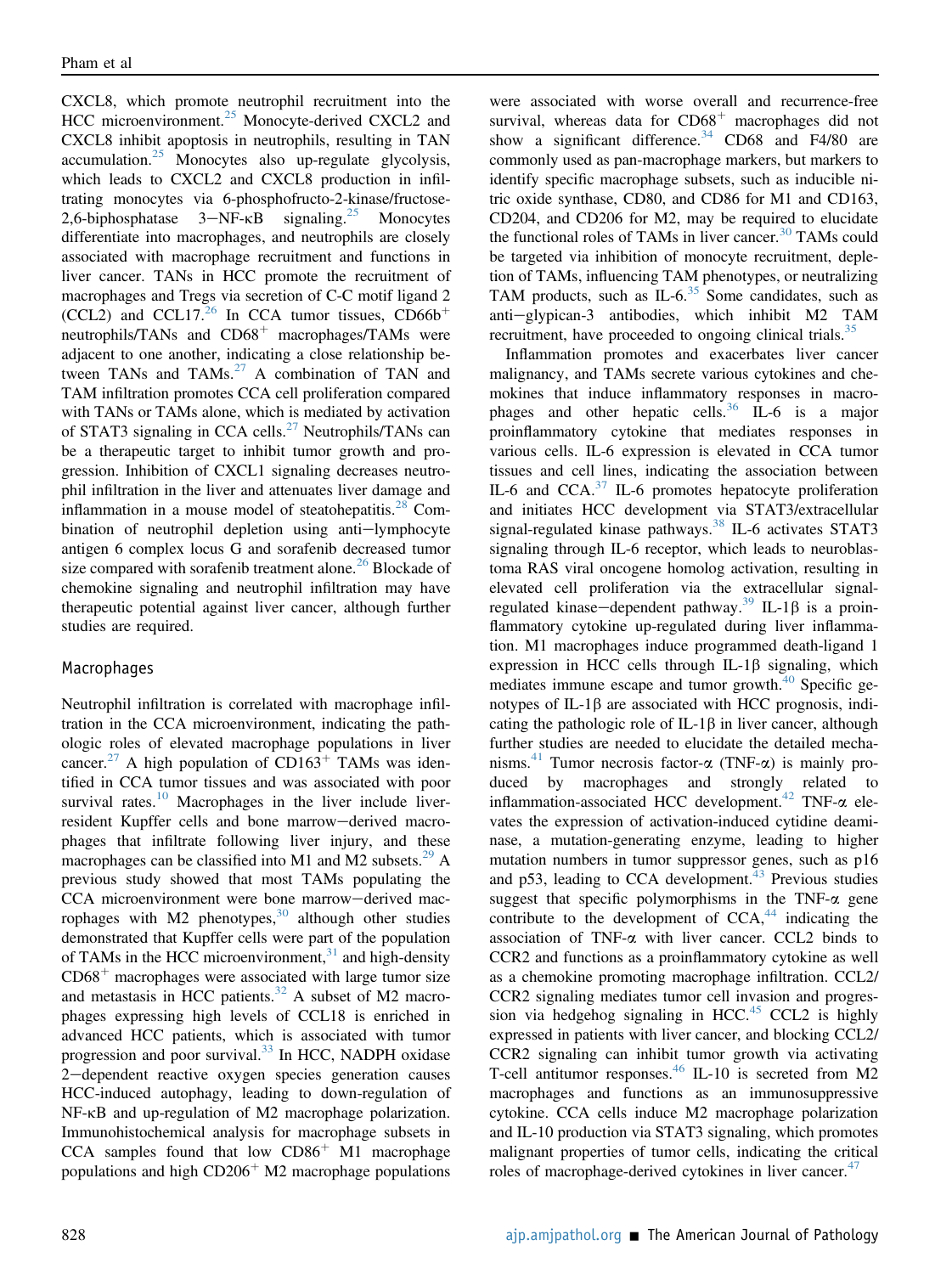M1 and M2 macrophages are referred to as inflammatory and anti-inflammatory phenotypes, respectively.<sup>29</sup> During liver injury, M1 subsets promote hepatic inflammation and immune responses, whereas M2 subsets have antiinflammatory functions, leading to wound repair. $29$  Macrophage differentiation into specific phenotypes is promoted by cytokines, such as  $IL-1\beta$  and  $IL-6$  for M1 and IL-4 and IL-10 for M2. $^{29}$  $^{29}$  $^{29}$  As mentioned, hepatic inflammation and proinflammatory cytokines, including  $IL-1\beta$  and  $IL-6$ , contribute to liver cancer development and progression; however, most identified macrophage subsets in the tumor microenvironment are M2 polarized, and M2-derived IL-10, which is an anti-inflammatory cytokine, functions as an immunosuppressive cytokine, thereby promoting cancer progression.<sup>[1](#page-7-0)[,2,](#page-7-1)[47](#page-9-4)</sup> Further studies are required to elucidate the functional changes of macrophages and the balance of proinflammatory and anti-inflammatory cytokines in liver cancer.

#### Myeloid-Derived Suppressor Cells

MDSCs are cell types originating from myeloid progenitors with immunosuppressive activity. MDSCs inhibit T-cell activation via generation of reactive nitrogen species followed by lymphocyte-specific protein tyrosine kinase nitration. A previous study identified increased MDSC numbers in the blood samples of CCA patients compared with those of healthy individuals, and high MDSC pop-ulations were correlated with clinical cancer stage.<sup>[48](#page-9-5)</sup> A meta-analysis found that HCC patients had a higher proportion of MDSCs compared with healthy individuals and patients with chronic liver disease, and a high MDSC population correlated with poor overall survival and recurrence-free survival.<sup>[49](#page-9-6)</sup> High percentages of MDSCs in HCC patients are correlated with monocyte counts, suggesting that MDSCs may be involved in immune cell infiltration, although detailed mechanisms are still unde-fined.<sup>[50](#page-9-7)</sup> MDSCs are heterogeneous and can be classified into two subsets: monocytic MDSCs, with monocyte-like morphologic characteristics, and polymorphonuclear MDSCs (PMN-MDSCs), showing morphologic character-istics of neutrophils.<sup>[51](#page-9-8)</sup> MDSCs can be a therapeutic target by depletion of MDSCs, inhibition of MDSC trafficking, or blocking the immunosuppressive function of MDSCs. $51$  A recent study has demonstrated that the gut microbiome drives hepatocyte CXCL1 expression, leading to accumulation of  $CXCR2^+$  PMN-MDSCs, and blocking CXCL1 expression and depletion of PMN-MDSCs inhibited CCA growth in animal models. $52$  Drugs targeting immune checkpoints, such as programmed death-1 (PD-1) and programmed death-ligand 1, show anti-cancer effects and can be a promising treatment option for liver cancer.<sup>[53](#page-9-10)</sup> TAMs express high levels of programmed death-ligand 1 in CCA, and depletion of both TAMs and PMN-MDSCs using  $anti$ -colony-stimulating factor 1 receptor antibody and  $anti-lymphocyte$  antigen 6 complex locus G antibody

increased the therapeutic effects of anti-PD-1 immuno-therapy in CCA mouse models.<sup>[54](#page-9-11)</sup> Blocking CXCR2mediated PMN-MDSC trafficking using anti-CXCR2 monoclonal antibody increases the anti-cancer effects of anti-PD-1 immunotherapy.<sup>[55](#page-9-12)</sup> These studies indicate that MDSCs are negatively correlated with liver cancer via immunosuppressive properties; however, a study analyzed MDSC populations in peripheral blood mononuclear cells of patients with various liver cancers, including HCC and CCA, and found that the percentage of MDSCs was significantly increased in HCC patients, but not in CCA patients, compared with healthy donors.<sup>[56](#page-9-13)</sup> Further studies are required to elucidate the functional roles of MDSCs in liver cancer.

#### Dendritic Cells

DCs are phagocytic antigen-presenting cells that activate T cells and induce immune responses. CCA tumor tissues have high populations of activated DCs compared with normal tissues, indicating the association of DCs with liver cancer.<sup>[57](#page-9-14)</sup> Although DCs are heterogeneous with various subsets, most DC phenotypes include myeloid DCs and plasmacytoid DCs. T cells are activated within lymph nodes, and mature myeloid DCs are decreased and plasmacytoid DCs are significantly increased in hepatic lymph nodes of HCC patients, suggesting functional differences depending on DC subsets in liver cancer.<sup>[58](#page-9-15)</sup> High populations of plasmacytoid DCs in the peritumoral area were associated with tumor size, lymphatic metastasis, and poor prognosis in CCA patients, whereas populations of intratumoral plasmacytoid DCs were not, indicating that the functions of DCs may differ depending on the residing location.<sup>59</sup> Because DCs regulate the cytotoxic activity of T cells against tumor cells, DCs can be a therapeutic target for liver cancer. Human DCs were generated from peripheral blood mononuclear cells isolated from healthy donors and were pulsed with cell lysate or total RNAs of human CCA cell lines. $60$  Lymphocytes co-cultured with pulsed DCs showed higher anti-tumor effects against CCA cell lines compared with those with control DCs, indicating the therapeutic potential of pulsed  $DCs$ .<sup>[60](#page-9-17)</sup> DCs fused with HCC cells,  $CD90<sup>+</sup>$  HepG2, showed a greater capacity to activate proliferation of lymphocytes, and cytotoxic T lymphocytes activated by fused DCs showed a specific killing activity against  $CD90<sup>+</sup>$  HepG2 cells.<sup>[61](#page-9-18)</sup> DC vaccine immunotherapy increases cytotoxicity of immune cells, leading to anticancer effects, and significantly improves survival rates of HCC patients. $62$  DC vaccine using DCs pulsed by tumor antigens enhanced anti-tumor immune responses, leading to significant delays in tumor progression in HCC patients, showing promising potentials of immunotherapy using DCs.<sup>[63](#page-9-20)</sup> Functions of DCs are dependent on immunosuppressive cytokines,  $TGF-\beta$  and IL-10, and a previous study generated DCs from peripheral blood monocytes with knocked down expression of TGF- $\beta$  or IL-10 receptors.<sup>64</sup>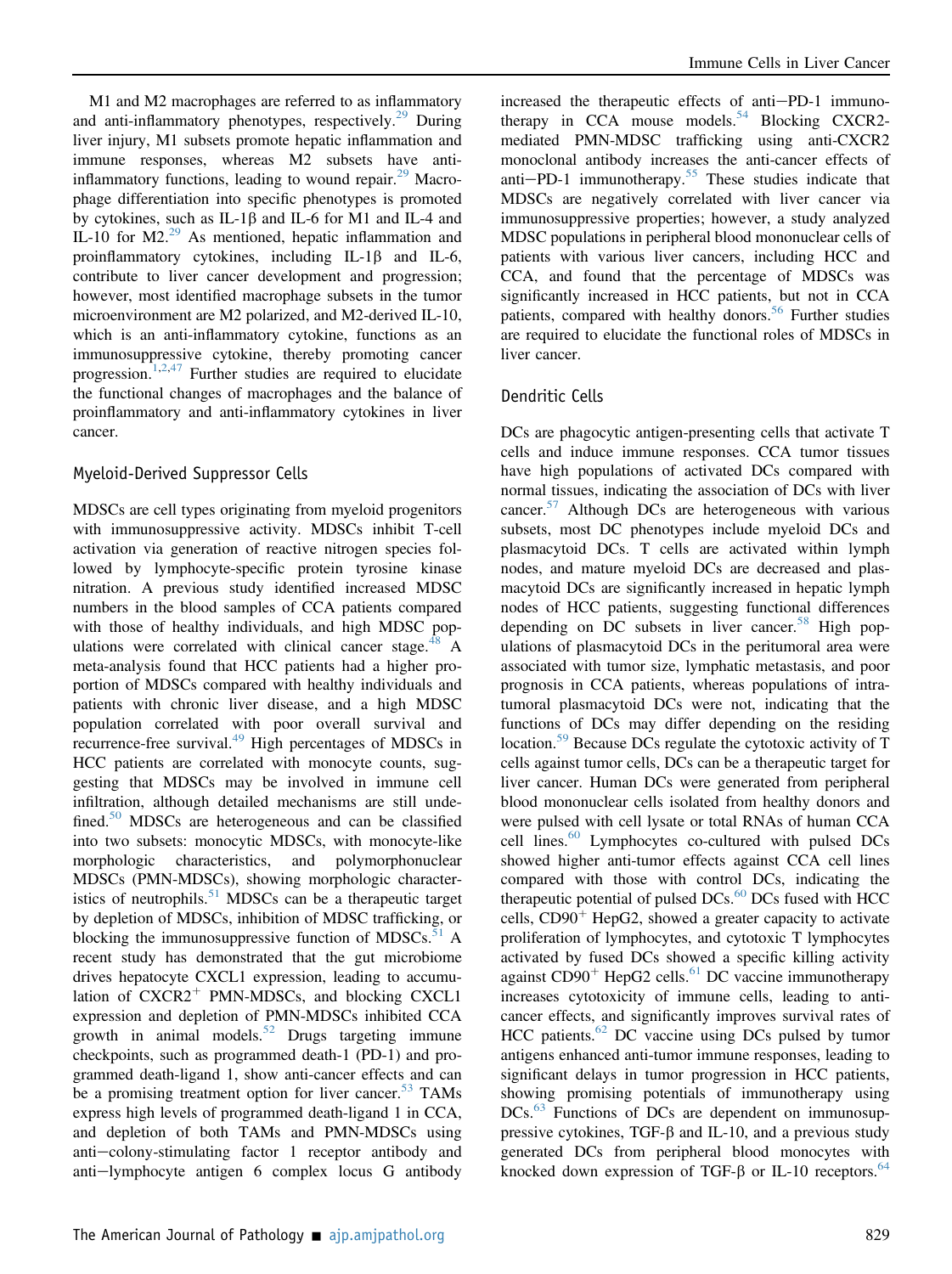<span id="page-4-0"></span>

Figure 1 The interplay between immune cells, inflammatory cytokines, and liver cancer. Although the detailed mechanisms of hepatic carcinogenesis in hepatocellular carcinoma (HCC), cholangiocarcinoma (CCA), and combined hepatocellular cholangiocarcinoma (cHCC-CCA) remain elusive, multiple immune cells [neutrophils, macrophages, myeloid-derived suppressor cells (MDSCs), dendritic cells, natural killer (NK) cells, tumor-infiltrating lymphocytes (TILs), and mast cells (MCs)], inflammatory mediators [IL-6, IL-1β, tumor necrosis factor (TNF)- $\alpha$ , C-C motif ligand 2 (CCL2), IL-10, and IL-17], and their combination may be responsible for biliary carcinogenesis and CCA metastases. The up-regulation of inflammatory cytokines in the tumor microenvironment and the association between immune cells and CCA are mediated through a diverse range of signaling pathways. Red arrows indicate up-regulation/down-regulation of cell population and protein expression associated with liver cancer and poor prognosis. However, further studies are needed to elucidate these complicated relationships. This figure was generated with BioRender.com (Toronto, ON, Canada). AID, activation-induced cytidine deaminase; CD40L, CD40 ligand; c-Kit, receptor tyrosine kinase; CTLA4, cytotoxic T-lymphocyte—associated protein 4; CXCR, CXC motif chemokine receptor; ERK, extracellular signal-regulated kinase; FOXP3, forkhead box P3; GITR, glucocorticoid-induced TNF receptor-related protein; HR, histamine receptor; IFN- $\gamma$ , interferon- $\gamma$ ; iNOS, inducible nitric oxide synthase; IP<sub>3</sub>, inositol triphosphate; NKG2D, natural killer group 2 member D; PD-1, programmed death-1; PD-L1, programmed death-ligand 1; PKC, protein kinase C; TGF- $\beta$ , transforming growth factor- $\beta$ ; Treg, regulatory T cell.

DCs were pulsed with protein lysate of CCA cell lines, and pulsed DCs with TGF- $\beta$  or IL-10 receptor knockdown increased cytotoxicity of effector T cells against CCA cell lines compared with control  $DCs$ .<sup>[64](#page-9-21)</sup>  $CD40/CD40$  ligand (CD40L) interaction between antigen-presenting cells and T cells is important for activation and cytotoxicity of T cells, and a recent study showed that low CD40 expression in CCA tissues was associated with poor survival rates of patients. $65$  Treatments using anti-PD-1 antibody and anti-CD40 agonistic antibody significantly inhibited tumor growth compared with IgG control or anti-PD-1 or anti-CD40 alone in mouse models. $65$  Anti-PD-1/CD40 treatments increased populations of  $CD4^+$  T cells,  $CD8^+$  T cells, NK cells, macrophages, and DCs in CCA tissues. $65$ Depletion of these immune cells abrogated treatment efficacy of anti $-PD-1/CD40$  in vivo, indicating the critical role of immune cell infiltration in CCA via PD-1/ programmed death-ligand 1 and CD40/CD40L signaling.<sup>[65](#page-9-22)</sup> A previous study isolated human DCs from buffy coats of healthy donors, pulsed them with CCA cell lysates, and transduced them with adenovirus for human CD40L.<sup>[66](#page-9-23)</sup> CD40L expression in DCs induced CD40/CD40L interaction between DCs, leading to formation of cell aggregates, and CD40L-expressing DCs activated co-cultured cytokineinduced killer (CIK) cells, leading to elevated anti-cancer effects against CCA cells compared with non-transduced or mock-transduced DCs.<sup>[66](#page-9-23)</sup> These studies suggest that specific immune cells, such as DCs, can be a therapeutic tool for the treatment of liver cancer by enhancing cytotoxicity of T cells against tumor cells.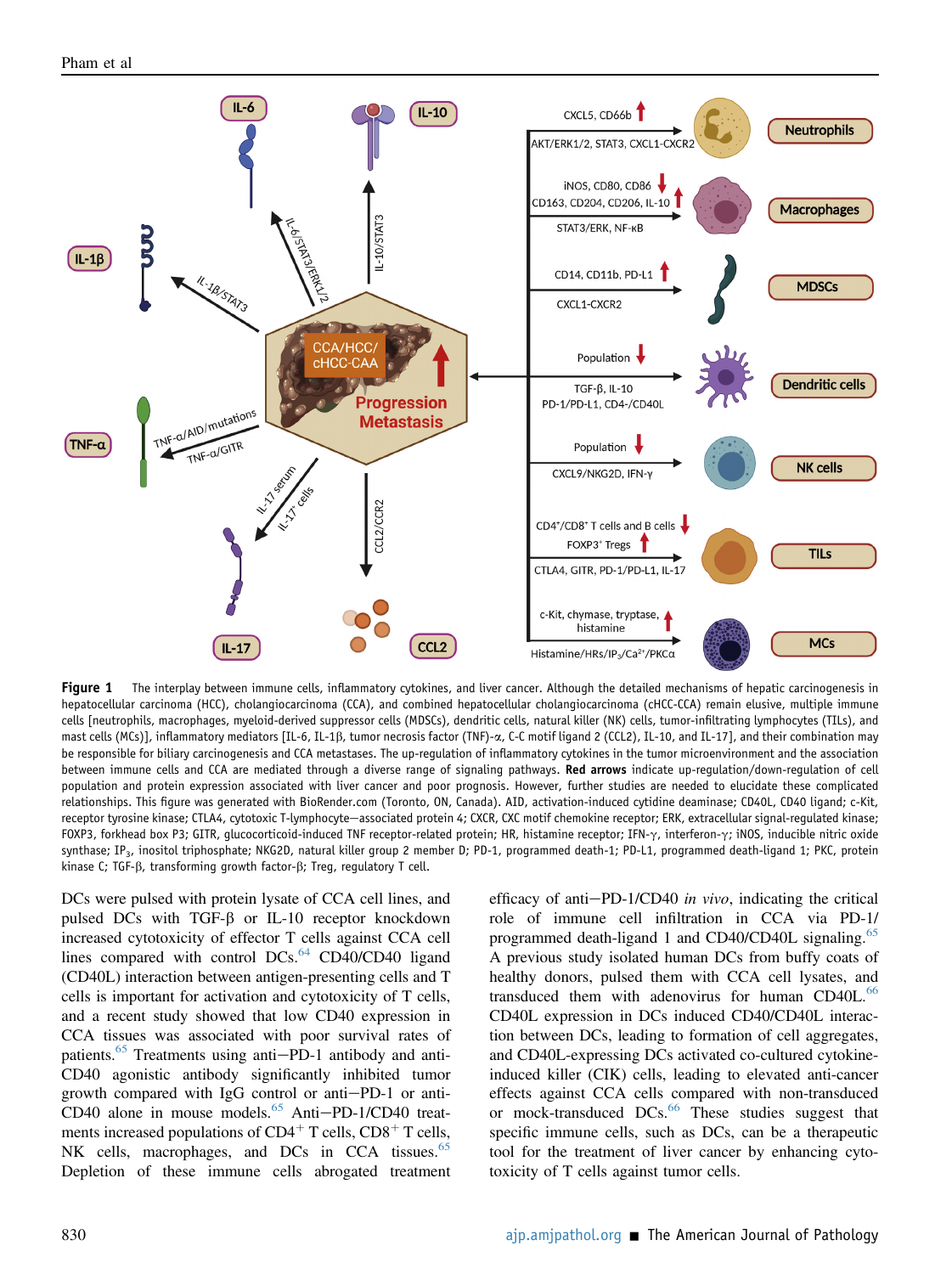| Immune cells     | Common markers for<br>identification                                            | Association with poor<br>prognosis                                        | Functions associated with liver<br>cancer                                     |
|------------------|---------------------------------------------------------------------------------|---------------------------------------------------------------------------|-------------------------------------------------------------------------------|
| Neutrophils/TANs | CD11b, CD66b, Ly6G                                                              | High population $10$                                                      | Inflammatory responses, <sup>20</sup><br>macrophage recruitment <sup>26</sup> |
| Macrophages/TAMs | iNOS, CD80, and CD86<br>for M1 subsets and<br>CD163, CD204, and<br>CD206 for M2 | High population $10$                                                      | Inflammatory responses and<br>cytokine secretion <sup>26,27,35,36</sup>       |
| MDSCs            | CD33, CD45                                                                      | High population <sup>48,49</sup>                                          | Monocyte recruitment, <sup>50</sup><br>immunosuppression <sup>51</sup>        |
| <b>DCs</b>       | HLA-DR                                                                          | May differ depending<br>on activation or<br>localization <sup>57,59</sup> | Regulation of T-cell cytotoxic<br>activity <sup>60,61</sup>                   |
| NK cells         | CD27, NKG2D                                                                     | Low population <sup>68</sup>                                              | IFN- $\gamma$ production, $67$ anti-tumor<br>cytotoxicity <sup>69,70</sup>    |
| <b>B</b> cells   | CD20, CD79a                                                                     | Low population <sup>75</sup>                                              | Promotion of T-cell activation <sup>78</sup>                                  |
| T cells          | CD3, CD4, CD8                                                                   | Low population <sup>79,80</sup>                                           | Cytotoxic activity against tumor<br>cells $79 - 81$                           |
| Tregs            | FOXP3                                                                           | High population <sup>10</sup>                                             | Immunosuppression <sup>87</sup>                                               |
| Th17 cells       | $CD3+CD4+CD8$                                                                   | High population <sup>92</sup>                                             | Suggested close relationship<br>with Tregs <sup>92,93</sup>                   |
| Mast cells       | c-Kit, chymase,<br>tryptase                                                     | Controversial <sup>98,99</sup>                                            | Histamine secretion <sup>95</sup>                                             |

<span id="page-5-0"></span>Table 1 Major Immune Cells Associated with Liver Cancer

c-Kit, receptor tyrosine kinase; DC, dendritic cell; FOXP3, forkhead box P3; HLA-DR, major histocompatibility complex class II DR; IFN, interferon; iNOS, inducible nitric oxide synthase; Ly6G, lymphocyte antigen 6 complex locus G; MDSC, myeloid-derived suppressor cell; NK, natural killer; NKG2D, NK group 2 member D; TAM, tumor-associated macrophage; TAN, tumor-associated neutrophil; Th17, type 17 helper T; Treg, regulatory T cell.

#### Natural Killer Cells

NK cells are a type of effector lymphocyte with cytotoxicity. Decreased populations of NK cells were identified in human CCA tumor microenvironment, and increased NK cell populations by anti-PD-1/CD40 treatments inhibited CCA tumor growth in mouse models. $65$  NK cells produce various cytokines and chemokines, particularly interferon- $\gamma$ , promoting the defense against tumor surveillance. It is known that NK cell functions are dysregulated in HCC, and low populations of interferon- $\gamma$ -producing NK cells are correlated with advanced stages of HCC.<sup>[67](#page-9-24)</sup> Low numbers of interferon- $\gamma$ -producing NK cells are also associated with higher recurrence, indicating the protective roles of NK functions in liver cancer.<sup>[67](#page-9-24)</sup> CXCL9 is a chemokine that induces infiltration of T cells and NK cells, and a previous study using resected CCA samples found that low CXCL9 expression correlated with low NK cell infil-tration and poor overall and recurrence-free survival.<sup>[68](#page-9-25)</sup> Knockdown of CXCL9 decreased NK cell infiltration and increased tumor volume compared with control in murine CCA models.<sup>[68](#page-9-25)</sup> Because NK cells have cytotoxicity against tumor cells, injection of NK cells might be a therapeutic approach for liver cancer. Tail vein injection of human NK cells, which were isolated and expanded from healthy donors, induced NK cell infiltration in the tumor area and inhibited tumor growth compared with saline injection in xenograft CCA mouse models established by HuCCT-1

transplantation.<sup>[69](#page-9-26)</sup> Injection of expanded NK cells decreased tumor growth and improved survival in HCC mouse models.<sup>[70](#page-9-27)</sup> Allogenic NK cell immunotherapy also enhanced the clinical effectiveness of irreversible electroporation, leading to better overall survival in HCC pa-tients.<sup>[71](#page-9-28)</sup> Activation of NK group 2 member D (NKG2D) signaling by its ligands is critical for NK cell activation and functions. NKG2D ligand expression is positively correlated with NKG2D expression, and low expression of NKG2D ligands is associated with poor overall survival in CCA patients.<sup>[72](#page-9-29)</sup> NKG2D activation is also essential for anti-HCC activity, and enhanced NKG2D signaling increased the anti-cancer effects of expanded NK cells in HCC mouse models.<sup>[70](#page-9-27)</sup> CIK cells are a heterogeneous subset of effector NK cells with anti-tumor activity. Similar to NK cell immunotherapy, CIK cell immunotherapy can be another treatment option for liver cancer. Immunotherapy with DCs, CIK cells, or the combination of DCs and CIK cells significantly improved overall survival of HCC patients.<sup>[62](#page-9-19)</sup> Adjuvant CIK cell immunotherapy for stage I or II HCC patients with curative surgical resection or radiofrequency ablation significantly improved recurrence-free survival.<sup>[73](#page-9-30)</sup> A meta-analysis showed that CIK cell immunotherapy decreased 1- and 3-year recurrence rates and improved 5-year overall survival for HCC patients.<sup>[74](#page-10-0)</sup> These studies support the promising potential of immunotherapy using NK cells or CIK cells for liver cancer.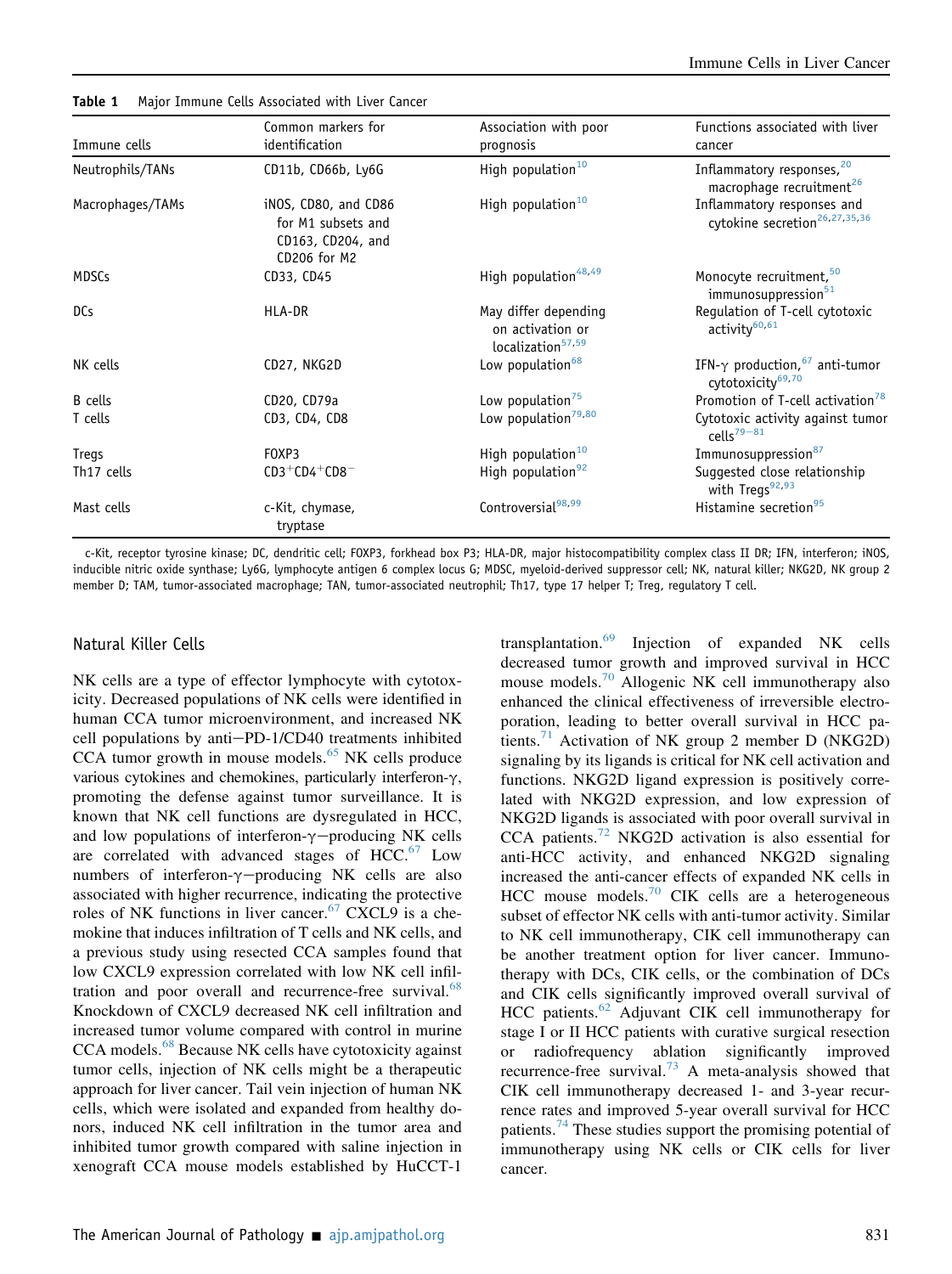# Tumor-Infiltrating Lymphocytes

Tumor-infiltrating lymphocytes include  $CD4^+$  T cells,  $CD8<sup>+</sup>$  T cells, Tregs, and B cells. Immunohistochemical analyses identified a low population of  $CD4<sup>+</sup>$  or  $CD8<sup>+</sup>$  T cells and B cells, as well as a high population of  $FOXP3<sup>+</sup>$ Tregs, in CCA and cHCC-CCA tissues, which is associated with poor survival.<sup>[10](#page-8-2)[,13](#page-8-5)</sup> B cells, or B lymphocytes, are a type of white blood cells associated with adaptive immunity by mediating antigen-specific Ig production. Numbers of infiltrated B cells in CCA tissues are positively correlated with better overall survival.<sup>[75](#page-10-1)</sup> High populations of infiltrating  $CD20<sup>+</sup>$  B cells, naïve B cells, IgM<sup>+</sup> memory B cells, and isotype-switched memory B cells were associated with better survival, showing characteristics as prognostic factors for HCC patients.<sup>[76](#page-10-11)</sup> Infiltration of CD20<sup>+</sup> or CD79a<sup>+</sup> B cells in the tumor microenvironment was positively correlated with prolonged HCC patient survival. $77$  Tumorinfiltrating T cells and B cells are closely localized in the HCC microenvironment, and B cells promote T-cell activation via interaction, leading to anti-tumor activities, indicating the vital role of B cells in liver cancer.<sup>[78](#page-10-2)</sup>

Similar to B cells, T cells populating the tumor microenvironment contribute to better prognosis in liver cancer. Low populations of  $CD3^+$  T cells and  $CD8^+$  T cells are associated with poor survival rates in CCA patients.<sup>[79](#page-10-3)</sup> Infiltration of cytotoxic  $CD4^+$  and  $CD8^+$  T cells is impaired in HCC tumors. $80$  High densities of CD3<sup>+</sup> and  $CD8<sup>+</sup>$  T cells in the tumor microenvironment are associated with low recurrence rates and prolonged recurrence-free survival in HCC patients. $81$  High infiltration levels of  $CD8<sup>+</sup>PD-1<sup>+</sup>CD161<sup>+</sup>$  T cells are also correlated with better prognosis in HCC. $82$  Infiltration of CD8<sup>+</sup>CXCR5<sup>+</sup> T cells promotes IgG production in B cells via IL-21, leading to better prognosis.<sup>[83](#page-10-15)</sup> Similar to pulsed DCs that increase the cytotoxic ability of T cells against tumor cells, transduction of tumor antigens into T cells can enhance their cytotoxicity against liver cancer cells. CCA tumors had high expression levels of mucin 1, and T cells generated from peripheral blood mononuclear cells and transduced for the anti-mucin 1 single-chain variable fragment showed elevated cytotoxic functions against human CCA cell lines compared with nontransduced T cells, indicating the therapeutic potential of modified  $T$  cells in liver cancer.  $84$  This approach is referred to as chimeric antigen receptor T cell therapy, and a previous study has demonstrated that T cells expressing chimeric a-fetoprotein lysed cancer cells can inhibit tumor growth in HCC mouse models. $85$  CD133 is highly expressed in various cancer cells, and a previous phase 1 study generated chimeric antigen receptor T cells transduced for CD133, and these cells showed anti-tumor activity against CD133<sup>+</sup> cancer cells. $86$ 

Elevated populations of  $FOXP3<sup>+</sup> Tregs$  were identified in CCA and HCC tumors, which correlated with poor prog-nosis.<sup>[10](#page-8-2)[,12](#page-8-4)</sup> A single-cell RNA-sequencing analysis using CCA and adjacent tissues has demonstrated that Tregs have high expression of immunosuppression markers, including cytotoxic T-lymphocyte-associated protein 4 and glucocorticoid-induced TNF receptor-related protein, indi-cating the pathologic roles of Tregs in liver cancer.<sup>[87](#page-10-5)</sup>  $FOXP3<sup>+</sup>$  Tregs are increased in HCC, contributing to immunosuppression and poor survival, and  $FOXP3^+$  Treg/  $CD4<sup>+</sup>$  T cell ratio acts as a prognostic factor for overall survival.<sup>[88](#page-10-19)</sup> HCC tumor cells secrete TGF- $\beta$ 1, and inhibition of TGF-b1 reduces Treg numbers and metastatic nodules in mouse models.[89](#page-10-20) Inhibition of Treg production/infiltration may be a novel therapeutic approach for liver cancer. A recent study analyzing Treg populations in HCC patients with transarterial chemoembolization using gelatin sponge microparticles found that transarterial chemoembolization using gelatin sponge microparticles significantly decreased Treg populations postoperatively, showing regulatory effects on the anti-cancer immune functions, although further studies are required to elucidate the mechanisms and confirm the efficacy. $\frac{90}{90}$  $\frac{90}{90}$  $\frac{90}{90}$ 

Type 17 helper T (Th17) cells secrete a proinflammatory cytokine IL-17, and the association of IL-17 with CCA was suggested by up-regulated serum IL-17A levels in patients with CCA. $91$  In HCC, increased numbers of Tregs and Th17 cells were identified, and high percentages of Tregs and Th17 cells were closely correlated to the tumor stage and size. $92$  Treg/Th17 cell ratio or balance may be important for HCC progression and treatments. A previous study performed thermal ablation treatments in an HCC mouse model and found that thermal ablation decreased frequencies of Th17 cells but increased Tregs. $^{93}$  $^{93}$  $^{93}$  Expression levels of IL-17 were decreased, but FOXP3 was increased, in murine HCC tissues.  $93$  Although the roles of Treg/Th17 cell ratio in the pathophysiology of liver cancer are undefined and further studies are required, functions of Tregs and Th17 cells may be closely related, and increased Tregs and Th17 cell levels may be required for HCC growth.

#### Mast Cells

Mast cells are derived from myeloid progenitors and mediate allergic responses by secretion of histamine. Immunohistochemistry identified elevated mast cell numbers in CCA by detecting mast cell marker receptor tyrosine kinase and the enzymes chymase and tryptase.<sup>[94](#page-10-23)</sup> Regulation of mast cell activities and histamine secretion by cromolyn sodium inhibited CCA tumor growth in xenograft mouse models, indicating the pathologic involvement of mast cells in  $CCA.^{94}$  $CCA.^{94}$  $CCA.^{94}$ . A previous study has demonstrated that histamine receptors H1HR and H2HR are up-regulated in CCA tumor tissues, and serum histamine levels are significantly elevated in CCA patients compared with control individuals.<sup>[95](#page-10-10)</sup> Administration of H1HR or H2HR antagonists inhibited tumor growth in CCA xenograft mice in vivo, as well as cell proliferation and invasion of human CCA cells. $95$  In contrast, the up-regulation of H3HR attenuated the growth of CCA by activating the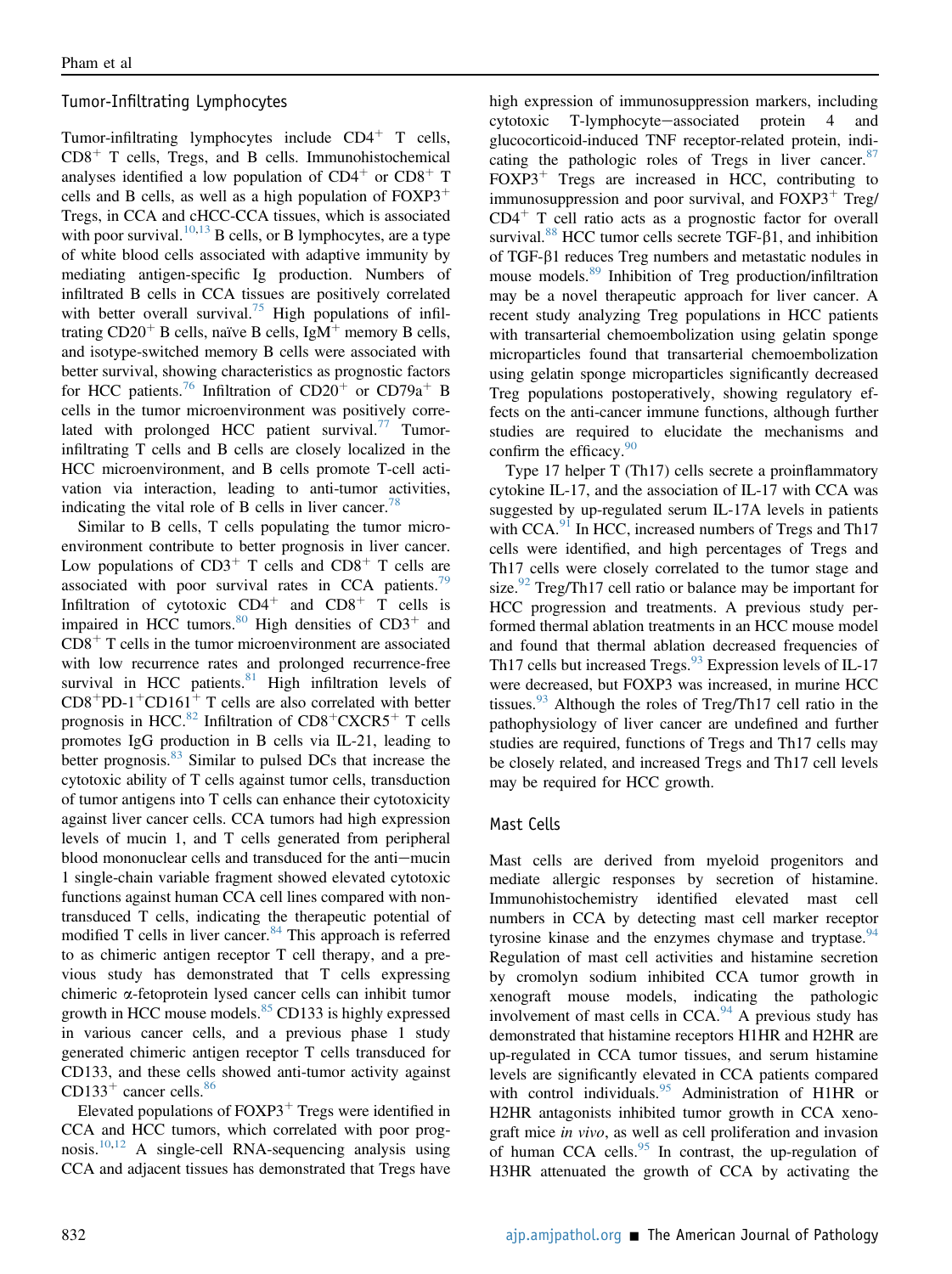inositol triphosphate/Ca<sup>2+</sup>/protein kinase C- $\alpha$  signaling.<sup>[96](#page-10-24)</sup> Moreover, the H4 histamine receptor agonist, clobenpropit, suppresses human CCA progression in a  $Ca^{2+}$ -dependent manner. $97$  Prognostic roles of mast cells are also controversial in HCC. A previous study demonstrated that tryptase<sup> $+$ </sup> mast cell infiltration significantly decreased overall survival in patients with solid tumors, including HCC, showing the association of mast cells with poor prognosis.<sup>[98](#page-10-8)</sup> However, another study showed that high density of mast cells in the HCC microenvironment correlated with a better prognosis in HCC patients with orthotopic liver transplantation. Patients lacking intratumoral mast cells showed larger tumors and higher recurrence rates, indicating the potential roles of mast cells in anti-cancer immunity.<sup>[99](#page-10-9)</sup> Further studies are required to elucidate the roles of mast cells in the pathophysiology of liver cancer, which is important to develop novel therapeutic strategies targeting mast cells.

# Conclusion and Future Perspectives

[Figure 1](#page-4-0) summarizes our current understanding of the roles of immune cells in liver cancer, and [Table 1](#page-5-0) lists markers and associated functions of immune cells in liver cancer. Although studies have mainly focused on the association of immune cells with liver cancer (eg, high NLR associated with poor prognosis), some recent studies elucidated the detailed mechanisms of the pathophysiology of immune cells and cytokines in liver cancer (eg, NKG2D signaling in NK cells). Future studies may develop novel therapeutic approaches targeting these candidate pathways. Immunotherapy, not only immune checkpoint blockade but also allogenic cell vaccination using DCs, NK cells, CIK cells, or T cells, shows promising results in animal models, as well as human patients. Modification of cells for vaccination, such as pulsed DCs and transduced T cells, even enhances the anti-cancer effects of cell vaccine. Although further studies and optimization are required, current studies provide supportive and promising data, and various clinical trials are ongoing for immunotherapy against liver cancer. Some studies show controversial results for the roles of immune cells (eg, mast cells). A possible cause of inconsistent studies may include the location of the cells and their phenotypes. For example, close localization of T cells and B cells in HCC microenvironment is required to initiate T-cell activation and anti-cancer activities, $78$  meaning that not only cell numbers but also cell localization should be considered to reveal the functional roles of immune cells. Immune cells can infiltrate the tumor or surrounding area or can circulate in the blood stream. Cell functions could differ depending on the location of the cells and relationship with tumor cells. In addition, immune cells are heterogeneous and can have various phenotypes expressing different cytokines and membrane proteins. Although two major subsets of macrophages are M1 and M2, a previous study identified  $CD11b$ <sup>-</sup> $CD68$ <sup>+</sup>,  $CD11b$ <sup>+</sup> $CD68$ <sup>-</sup>, and  $CD11b$ <sup>+</sup> $CD68$ <sup>+</sup> subsets of Kupffer cells, and  $CD11b<sup>+</sup>$  subsets are functionally different from  $CD68<sup>+</sup>$  subsets.<sup>[100](#page-10-26)</sup> Immune cells may function differently depending on their phenotypes, and multiple membrane markers may need to be analyzed to identify specific phenotypes and elucidate the functional roles. In conclusion, immune cells play a vital role in the pathophysiology of liver cancer and can be promising therapeutic targets for novel treatment options or tools for immunotherapy. Because immune cells are heterogeneous and functions may vary depending on phenotypes, further studies are required to determine the roles of immune cells with specific phenotypes at specific locations in liver cancer.

## Author Contributions

L.P. designed the study and wrote the first draft; K.K., T.Z., L.C., and L.B. critically reviewed and edited the manuscript; L.K., S.C., S.G., H.F., and G.A. critically reviewed and edited the manuscript, and obtained funding; and K.S. designed the study and finalized the manuscript.

#### <span id="page-7-0"></span>References

- 1. [Llovet JM, Kelley RK, Villanueva A, Singal AG, Pikarsky E,](http://refhub.elsevier.com/S0002-9440(22)00078-5/sref1) [Roayaie S, Lencioni R, Koike K, Zucman-Rossi J, Finn RS: Hepa](http://refhub.elsevier.com/S0002-9440(22)00078-5/sref1)[tocellular carcinoma. Nat Rev Dis Primers 2021, 7:6](http://refhub.elsevier.com/S0002-9440(22)00078-5/sref1)
- <span id="page-7-1"></span>2. [Banales JM, Marin JJG, Lamarca A, Rodrigues PM, Khan SA,](http://refhub.elsevier.com/S0002-9440(22)00078-5/sref2) [Roberts LR, Cardinale V, Carpino G, Andersen JB, Braconi C,](http://refhub.elsevier.com/S0002-9440(22)00078-5/sref2) [Calvisi DF, Perugorria MJ, Fabris L, Boulter L, Macias RIR,](http://refhub.elsevier.com/S0002-9440(22)00078-5/sref2) [Gaudio E, Alvaro D, Gradilone SA, Strazzabosco M, Marzioni M,](http://refhub.elsevier.com/S0002-9440(22)00078-5/sref2) [Coulouarn C, Fouassier L, Raggi C, Invernizzi P, Mertens JC,](http://refhub.elsevier.com/S0002-9440(22)00078-5/sref2) [Moncsek A, Rizvi S, Heimbach J, Koerkamp BG, Bruix J, Forner A,](http://refhub.elsevier.com/S0002-9440(22)00078-5/sref2) [Bridgewater J, Valle JW, Gores GJ: Cholangiocarcinoma 2020: the](http://refhub.elsevier.com/S0002-9440(22)00078-5/sref2) [next horizon in mechanisms and management. Nat Rev Gastroenterol](http://refhub.elsevier.com/S0002-9440(22)00078-5/sref2) [Hepatol 2020, 17:557](http://refhub.elsevier.com/S0002-9440(22)00078-5/sref2)-[588](http://refhub.elsevier.com/S0002-9440(22)00078-5/sref2)
- <span id="page-7-2"></span>3. [Sato K, Baiocchi L, Kennedy L, Zhang W, Ekser B, Glaser S,](http://refhub.elsevier.com/S0002-9440(22)00078-5/sref3) [Francis H, Alpini G: Current advances in basic and translational](http://refhub.elsevier.com/S0002-9440(22)00078-5/sref3) [research of cholangiocarcinoma. Cancers \(Basel\) 2021, 13:3307](http://refhub.elsevier.com/S0002-9440(22)00078-5/sref3)
- <span id="page-7-3"></span>4. [Brunt E, Aishima S, Clavien PA, Fowler K, Goodman Z, Gores G,](http://refhub.elsevier.com/S0002-9440(22)00078-5/sref4) [Gouw A, Kagen A, Klimstra D, Komuta M, Kondo F, Miksad R,](http://refhub.elsevier.com/S0002-9440(22)00078-5/sref4) [Nakano M, Nakanuma Y, Ng I, Paradis V, Nyun Park Y, Quaglia A,](http://refhub.elsevier.com/S0002-9440(22)00078-5/sref4) [Roncalli M, Roskams T, Sakamoto M, Saxena R, Sempoux C,](http://refhub.elsevier.com/S0002-9440(22)00078-5/sref4) [Sirlin C, Stueck A, Thung S, Tsui WMS, Wang XW, Wee A,](http://refhub.elsevier.com/S0002-9440(22)00078-5/sref4) [Yano H, Yeh M, Zen Y, Zucman-Rossi J, Theise N: cHCC-CCA:](http://refhub.elsevier.com/S0002-9440(22)00078-5/sref4) [consensus terminology for primary liver carcinomas with both hep](http://refhub.elsevier.com/S0002-9440(22)00078-5/sref4)[atocytic and cholangiocytic differentation. Hepatology 2018, 68:](http://refhub.elsevier.com/S0002-9440(22)00078-5/sref4)  $113 - 126$  $113 - 126$  $113 - 126$
- <span id="page-7-4"></span>5. [Lin CW, Wu TC, Lin HY, Hung CM, Hsieh PM, Yeh JH, Hsiao P,](http://refhub.elsevier.com/S0002-9440(22)00078-5/sref5) [Huang YL, Li YC, Wang YC, Shu CW, Chen YS: Clinical features](http://refhub.elsevier.com/S0002-9440(22)00078-5/sref5) [and outcomes of combined hepatocellular carcinoma and chol](http://refhub.elsevier.com/S0002-9440(22)00078-5/sref5)[angiocarcinoma versus hepatocellular carcinoma versus chol](http://refhub.elsevier.com/S0002-9440(22)00078-5/sref5)[angiocarcinoma after surgical resection: a propensity score matching](http://refhub.elsevier.com/S0002-9440(22)00078-5/sref5) [analysis. BMC Gastroenterol 2021, 21:20](http://refhub.elsevier.com/S0002-9440(22)00078-5/sref5)
- <span id="page-7-5"></span>6. [Wang J, Li E, Yang H, Wu J, Lu HC, Yi C, Lei J, Liao W, Wu L:](http://refhub.elsevier.com/S0002-9440(22)00078-5/sref6) [Combined hepatocellular-cholangiocarcinoma: a population level](http://refhub.elsevier.com/S0002-9440(22)00078-5/sref6) [analysis of incidence and mortality trends. World J Surg Oncol 2019,](http://refhub.elsevier.com/S0002-9440(22)00078-5/sref6) [17:43](http://refhub.elsevier.com/S0002-9440(22)00078-5/sref6)
- <span id="page-7-6"></span>7. [Fabris L, Sato K, Alpini G, Strazzabosco M: The tumor microenvi](http://refhub.elsevier.com/S0002-9440(22)00078-5/sref7)[ronment in cholangiocarcinoma progression. Hepatology 2021,](http://refhub.elsevier.com/S0002-9440(22)00078-5/sref7) [73\(Suppl 1\):75](http://refhub.elsevier.com/S0002-9440(22)00078-5/sref7)-[85](http://refhub.elsevier.com/S0002-9440(22)00078-5/sref7)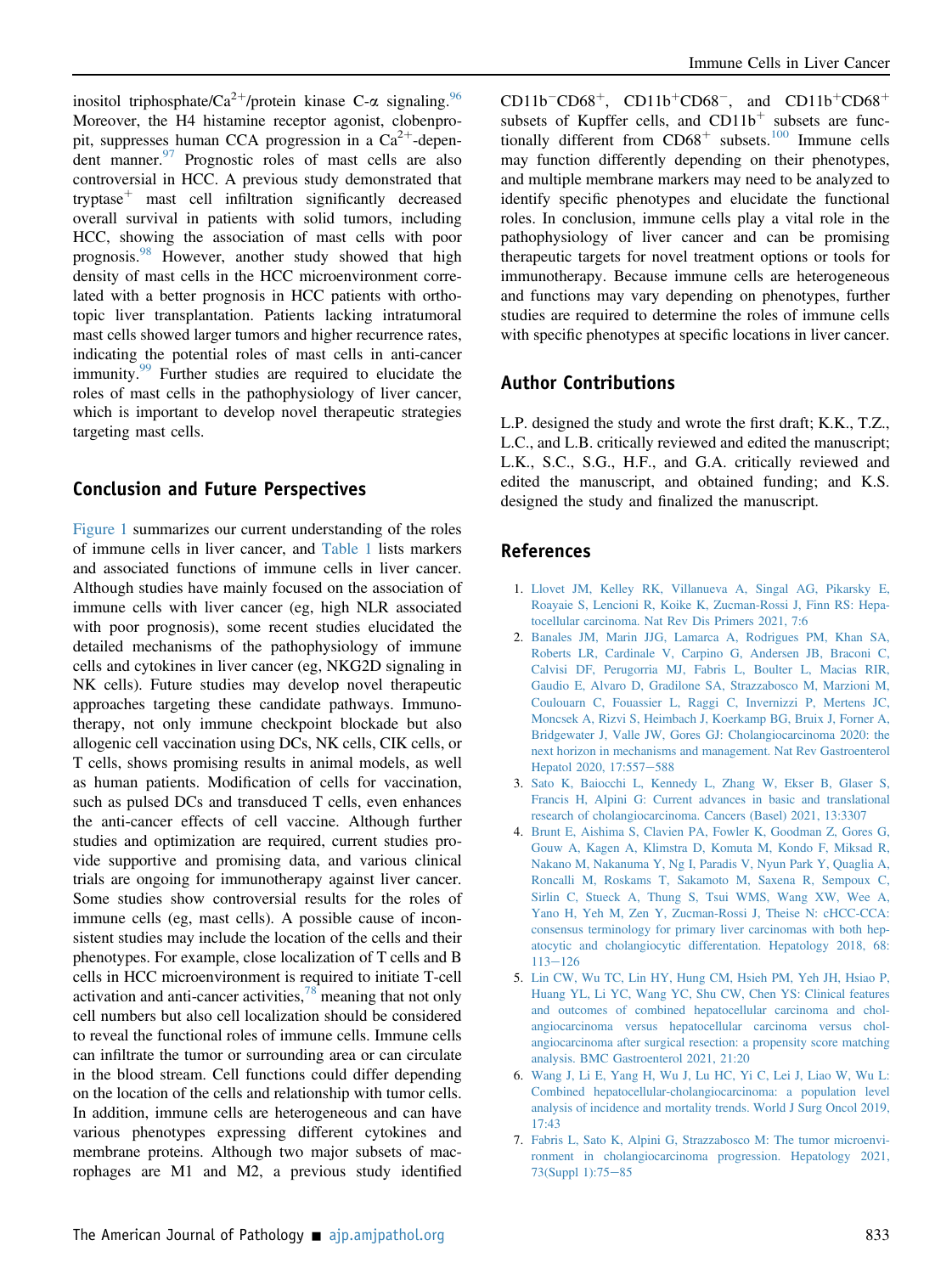- <span id="page-8-0"></span>8. [Huang Y, Ge W, Zhou J, Gao B, Qian X, Wang W: The role of tumor](http://refhub.elsevier.com/S0002-9440(22)00078-5/sref8) [associated macrophages in hepatocellular carcinoma. J Cancer 2021,](http://refhub.elsevier.com/S0002-9440(22)00078-5/sref8) [12:1284](http://refhub.elsevier.com/S0002-9440(22)00078-5/sref8)-[1294](http://refhub.elsevier.com/S0002-9440(22)00078-5/sref8)
- <span id="page-8-1"></span>9. [Sangro B, Sarobe P, Hervas-Stubbs S, Melero I: Advances in](http://refhub.elsevier.com/S0002-9440(22)00078-5/sref9) [immunotherapy for hepatocellular carcinoma. Nat Rev Gastroenterol](http://refhub.elsevier.com/S0002-9440(22)00078-5/sref9) [Hepatol 2021, 18:525](http://refhub.elsevier.com/S0002-9440(22)00078-5/sref9)-[543](http://refhub.elsevier.com/S0002-9440(22)00078-5/sref9)
- <span id="page-8-2"></span>10. [Kitano Y, Okabe H, Yamashita YI, Nakagawa S, Saito Y,](http://refhub.elsevier.com/S0002-9440(22)00078-5/sref10) [Umezaki N, Tsukamoto M, Yamao T, Yamamura K, Arima K,](http://refhub.elsevier.com/S0002-9440(22)00078-5/sref10) [Kaida T, Miyata T, Mima K, Imai K, Hashimoto D, Komohara Y,](http://refhub.elsevier.com/S0002-9440(22)00078-5/sref10) [Chikamoto A, Ishiko T, Baba H: Tumour-in](http://refhub.elsevier.com/S0002-9440(22)00078-5/sref10)filtrating inflammatory [and immune cells in patients with extrahepatic cholangiocarcinoma.](http://refhub.elsevier.com/S0002-9440(22)00078-5/sref10) [Br J Cancer 2018, 118:171](http://refhub.elsevier.com/S0002-9440(22)00078-5/sref10)-[180](http://refhub.elsevier.com/S0002-9440(22)00078-5/sref10)
- <span id="page-8-3"></span>11. [Tamma R, Annese T, Ruggieri S, Brunetti O, Longo V, Cascardi E,](http://refhub.elsevier.com/S0002-9440(22)00078-5/sref11) [Mastropasqua MG, Maiorano E, Silvestris N, Ribatti D: In](http://refhub.elsevier.com/S0002-9440(22)00078-5/sref11)flammatory cells infi[ltrate and angiogenesis in locally advanced and metastatic](http://refhub.elsevier.com/S0002-9440(22)00078-5/sref11) [cholangiocarcinoma. Eur J Clin Invest 2019, 49:e13087](http://refhub.elsevier.com/S0002-9440(22)00078-5/sref11)
- <span id="page-8-4"></span>12. [Sachdeva M, Arora SK: Prognostic role of immune cells in hepato](http://refhub.elsevier.com/S0002-9440(22)00078-5/sref12)[cellular carcinoma. EXCLI J 2020, 19:718](http://refhub.elsevier.com/S0002-9440(22)00078-5/sref12)-[733](http://refhub.elsevier.com/S0002-9440(22)00078-5/sref12)
- <span id="page-8-5"></span>13. [Zheng BH, Ma JQ, Tian LY, Dong LQ, Song GH, Pan JM, Liu YM,](http://refhub.elsevier.com/S0002-9440(22)00078-5/sref13) [Yang SX, Wang XY, Zhang XM, Zhou J, Fan J, Shi JY, Gao Q: The](http://refhub.elsevier.com/S0002-9440(22)00078-5/sref13) [distribution of immune cells within combined hepatocellular carci](http://refhub.elsevier.com/S0002-9440(22)00078-5/sref13)[noma and cholangiocarcinoma predicts clinical outcome. Clin Transl](http://refhub.elsevier.com/S0002-9440(22)00078-5/sref13) [Med 2020, 10:45](http://refhub.elsevier.com/S0002-9440(22)00078-5/sref13)-[56](http://refhub.elsevier.com/S0002-9440(22)00078-5/sref13)
- <span id="page-8-6"></span>14. [Omichi K, Cloyd JM, Yamashita S, Tzeng CD, Conrad C, Chun YS,](http://refhub.elsevier.com/S0002-9440(22)00078-5/sref14) [Aloia TA, Vauthey JN: Neutrophil-to-lymphocyte ratio predicts](http://refhub.elsevier.com/S0002-9440(22)00078-5/sref14) [prognosis after neoadjuvant chemotherapy and resection of intra](http://refhub.elsevier.com/S0002-9440(22)00078-5/sref14)[hepatic cholangiocarcinoma. Surgery 2017, 162:752](http://refhub.elsevier.com/S0002-9440(22)00078-5/sref14)-[765](http://refhub.elsevier.com/S0002-9440(22)00078-5/sref14)
- <span id="page-8-7"></span>15. [Kumamoto Y, Kaizu T, Tajima H, Nishizawa N, Ei S, Igarashi K,](http://refhub.elsevier.com/S0002-9440(22)00078-5/sref15) [Watanabe M: Neutrophil-to-lymphocyte ratio as a predictor of post](http://refhub.elsevier.com/S0002-9440(22)00078-5/sref15)[operative morbidity in patients with distal cholangiocarcinoma. Mol](http://refhub.elsevier.com/S0002-9440(22)00078-5/sref15) [Clin Oncol 2018, 9:362](http://refhub.elsevier.com/S0002-9440(22)00078-5/sref15)-[368](http://refhub.elsevier.com/S0002-9440(22)00078-5/sref15)
- <span id="page-8-8"></span>16. [Bannaga A, Arasaradnam RP: Neutrophil to lymphocyte ratio and](http://refhub.elsevier.com/S0002-9440(22)00078-5/sref16) [albumin bilirubin grade in hepatocellular carcinoma: a systematic](http://refhub.elsevier.com/S0002-9440(22)00078-5/sref16) [review. World J Gastroenterol 2020, 26:5022](http://refhub.elsevier.com/S0002-9440(22)00078-5/sref16)-[5049](http://refhub.elsevier.com/S0002-9440(22)00078-5/sref16)
- <span id="page-8-9"></span>17. [He C, Mao Y, Lao X, Li S, Lin X: Neutrophil-to-lymphocyte ratio](http://refhub.elsevier.com/S0002-9440(22)00078-5/sref17) [predicts overall survival of patients with combined hepatocellular](http://refhub.elsevier.com/S0002-9440(22)00078-5/sref17) [cholangiocarcinoma. Oncol Lett 2018, 15:4262](http://refhub.elsevier.com/S0002-9440(22)00078-5/sref17)-[4268](http://refhub.elsevier.com/S0002-9440(22)00078-5/sref17)
- <span id="page-8-10"></span>18. [Hoshimoto S, Hishinuma S, Shirakawa H, Tomikawa M, Ozawa I,](http://refhub.elsevier.com/S0002-9440(22)00078-5/sref18) [Ogata Y: Association of preoperative platelet-to-lymphocyte ratio](http://refhub.elsevier.com/S0002-9440(22)00078-5/sref18) [with poor outcome in patients with distal cholangiocarcinoma.](http://refhub.elsevier.com/S0002-9440(22)00078-5/sref18) [Oncology 2019, 96:290](http://refhub.elsevier.com/S0002-9440(22)00078-5/sref18)-[298](http://refhub.elsevier.com/S0002-9440(22)00078-5/sref18)
- <span id="page-8-11"></span>19. [Wang J, Bo X, Suo T, Liu H, Ni X, Shen S, Li M, Xu J, Liu H,](http://refhub.elsevier.com/S0002-9440(22)00078-5/sref19) Wang Y: Tumor-infi[ltrating neutrophils predict prognosis and adju](http://refhub.elsevier.com/S0002-9440(22)00078-5/sref19)vant chemotherapeutic benefi[t in patients with biliary cancer. Cancer](http://refhub.elsevier.com/S0002-9440(22)00078-5/sref19) [Sci 2018, 109:2266](http://refhub.elsevier.com/S0002-9440(22)00078-5/sref19)-[2274](http://refhub.elsevier.com/S0002-9440(22)00078-5/sref19)
- <span id="page-8-12"></span>20. [Kuang DM, Zhao Q, Wu Y, Peng C, Wang J, Xu Z, Yin XY,](http://refhub.elsevier.com/S0002-9440(22)00078-5/sref20) [Zheng L: Peritumoral neutrophils link in](http://refhub.elsevier.com/S0002-9440(22)00078-5/sref20)flammatory response to [disease progression by fostering angiogenesis in hepatocellular car](http://refhub.elsevier.com/S0002-9440(22)00078-5/sref20)[cinoma. J Hepatol 2011, 54:948](http://refhub.elsevier.com/S0002-9440(22)00078-5/sref20)-[955](http://refhub.elsevier.com/S0002-9440(22)00078-5/sref20)
- <span id="page-8-13"></span>21. [Zhou SL, Dai Z, Zhou ZJ, Chen Q, Wang Z, Xiao YS, Hu ZQ,](http://refhub.elsevier.com/S0002-9440(22)00078-5/sref21) [Huang XY, Yang GH, Shi YH, Qiu SJ, Fan J, Zhou J: CXCL5](http://refhub.elsevier.com/S0002-9440(22)00078-5/sref21) [contributes to tumor metastasis and recurrence of intrahepatic chol](http://refhub.elsevier.com/S0002-9440(22)00078-5/sref21)[angiocarcinoma by recruiting in](http://refhub.elsevier.com/S0002-9440(22)00078-5/sref21)filtrative intratumoral neutrophils. [Carcinogenesis 2014, 35:597](http://refhub.elsevier.com/S0002-9440(22)00078-5/sref21)-[605](http://refhub.elsevier.com/S0002-9440(22)00078-5/sref21)
- <span id="page-8-14"></span>22. [Li L, Xu L, Yan J, Zhen ZJ, Ji Y, Liu CQ, Lau WY, Zheng L, Xu J:](http://refhub.elsevier.com/S0002-9440(22)00078-5/sref22) [CXCR2-CXCL1 axis is correlated with neutrophil in](http://refhub.elsevier.com/S0002-9440(22)00078-5/sref22)filtration and [predicts a poor prognosis in hepatocellular carcinoma. J Exp Clin](http://refhub.elsevier.com/S0002-9440(22)00078-5/sref22) [Cancer Res 2015, 34:129](http://refhub.elsevier.com/S0002-9440(22)00078-5/sref22)
- <span id="page-8-15"></span>23. [Sato K, Kennedy L, Liangpunsakul S, Kusumanchi P, Yang Z,](http://refhub.elsevier.com/S0002-9440(22)00078-5/sref23) [Meng F, Glaser S, Francis H, Alpini G: Intercellular communica](http://refhub.elsevier.com/S0002-9440(22)00078-5/sref23)[tion between hepatic cells in liver](http://refhub.elsevier.com/S0002-9440(22)00078-5/sref23) diseases. Int J Mol Sci 2019, 20: [2180](http://refhub.elsevier.com/S0002-9440(22)00078-5/sref23)
- <span id="page-8-16"></span>24. [Song M, He J, Pan QZ, Yang J, Zhao J, Zhang YJ, Huang Y, Tang Y,](http://refhub.elsevier.com/S0002-9440(22)00078-5/sref24) [Wang Q, He J, Gu J, Li Y, Chen S, Zeng J, Zhou ZQ, Yang C,](http://refhub.elsevier.com/S0002-9440(22)00078-5/sref24) [Han Y, Chen H, Xiang T, Weng DS, Xia JC: Cancer-associated](http://refhub.elsevier.com/S0002-9440(22)00078-5/sref24) fi[broblast-mediated cellular crosstalk supports hepatocellular carci](http://refhub.elsevier.com/S0002-9440(22)00078-5/sref24)[noma progression. Hepatology 2021, 73:1717](http://refhub.elsevier.com/S0002-9440(22)00078-5/sref24)-[1735](http://refhub.elsevier.com/S0002-9440(22)00078-5/sref24)
- <span id="page-8-17"></span>25. [Peng ZP, Jiang ZZ, Guo HF, Zhou MM, Huang YF, Ning WR,](http://refhub.elsevier.com/S0002-9440(22)00078-5/sref25) [Huang JH, Zheng L, Wu Y: Glycolytic activation of monocytes](http://refhub.elsevier.com/S0002-9440(22)00078-5/sref25) [regulates the accumulation and function of neutrophils in human](http://refhub.elsevier.com/S0002-9440(22)00078-5/sref25) [hepatocellular carcinoma. J Hepatol 2020, 73:906](http://refhub.elsevier.com/S0002-9440(22)00078-5/sref25)-[917](http://refhub.elsevier.com/S0002-9440(22)00078-5/sref25)
- <span id="page-8-18"></span>26. [Zhou SL, Zhou ZJ, Hu ZQ, Huang XW, Wang Z, Chen EB, Fan J,](http://refhub.elsevier.com/S0002-9440(22)00078-5/sref26) [Cao Y, Dai Z, Zhou J: Tumor-associated neutrophils recruit macro](http://refhub.elsevier.com/S0002-9440(22)00078-5/sref26)[phages and T-regulatory cells to promote progression of hepatocel](http://refhub.elsevier.com/S0002-9440(22)00078-5/sref26)[lular carcinoma and resistance to sorafenib. Gastroenterology 2016,](http://refhub.elsevier.com/S0002-9440(22)00078-5/sref26) [150:1646](http://refhub.elsevier.com/S0002-9440(22)00078-5/sref26)-[1658.e17](http://refhub.elsevier.com/S0002-9440(22)00078-5/sref26)
- <span id="page-8-19"></span>27. [Zhou Z, Wang P, Sun R, Li J, Hu Z, Xin H, Luo C, Zhou J, Fan J,](http://refhub.elsevier.com/S0002-9440(22)00078-5/sref27) [Zhou S: Tumor-associated neutrophils and macrophages interaction](http://refhub.elsevier.com/S0002-9440(22)00078-5/sref27) [contributes to intrahepatic cholangiocarcinoma progression by acti](http://refhub.elsevier.com/S0002-9440(22)00078-5/sref27)[vating STAT3. J Immunother Cancer 2021, 9:e001946](http://refhub.elsevier.com/S0002-9440(22)00078-5/sref27)
- <span id="page-8-20"></span>28. [Zhou Z, Xu MJ, Cai Y, Wang W, Jiang JX, Varga ZV, Feng D,](http://refhub.elsevier.com/S0002-9440(22)00078-5/sref28) [Pacher P, Kunos G, Torok NJ, Gao B: Neutrophil-hepatic stellate cell](http://refhub.elsevier.com/S0002-9440(22)00078-5/sref28) interactions promote fi[brosis in experimental steatohepatitis. Cell Mol](http://refhub.elsevier.com/S0002-9440(22)00078-5/sref28) [Gastroenterol Hepatol 2018, 5:399](http://refhub.elsevier.com/S0002-9440(22)00078-5/sref28)-[413](http://refhub.elsevier.com/S0002-9440(22)00078-5/sref28)
- <span id="page-8-21"></span>29. [Sato K, Hall C, Glaser S, Francis H, Meng F, Alpini G: Pathogenesis](http://refhub.elsevier.com/S0002-9440(22)00078-5/sref29) [of Kupffer cells in cholestatic liver injury. Am J Pathol 2016, 186:](http://refhub.elsevier.com/S0002-9440(22)00078-5/sref29) [2238](http://refhub.elsevier.com/S0002-9440(22)00078-5/sref29)-[2247](http://refhub.elsevier.com/S0002-9440(22)00078-5/sref29)
- <span id="page-8-22"></span>30. [Zhou M, Wang C, Lu S, Xu Y, Li Z, Jiang H, Ma Y: Tumor-asso](http://refhub.elsevier.com/S0002-9440(22)00078-5/sref30)[ciated macrophages in cholangiocarcinoma: complex interplay and](http://refhub.elsevier.com/S0002-9440(22)00078-5/sref30) [potential therapeutic target. EBioMedicine 2021, 67:103375](http://refhub.elsevier.com/S0002-9440(22)00078-5/sref30)
- <span id="page-8-23"></span>31. [Degroote H, Lefere S, Vandierendonck A, Vanderborght B, Meese T,](http://refhub.elsevier.com/S0002-9440(22)00078-5/sref31) [Van Nieuwerburgh F, Verhelst X, Geerts A, Van Vlierberghe H,](http://refhub.elsevier.com/S0002-9440(22)00078-5/sref31) [Devisscher L: Characterization of the in](http://refhub.elsevier.com/S0002-9440(22)00078-5/sref31)flammatory microenviron[ment and hepatic macrophage subsets in experimental hepatocellular](http://refhub.elsevier.com/S0002-9440(22)00078-5/sref31) [carcinoma models. Oncotarget 2021, 12:562](http://refhub.elsevier.com/S0002-9440(22)00078-5/sref31)-[577](http://refhub.elsevier.com/S0002-9440(22)00078-5/sref31)
- <span id="page-8-24"></span>32. [Ding W, Tan Y, Qian Y, Xue W, Wang Y, Jiang P, Xu X: Clini](http://refhub.elsevier.com/S0002-9440(22)00078-5/sref32)[copathologic and prognostic signi](http://refhub.elsevier.com/S0002-9440(22)00078-5/sref32)ficance of tumor-associated mac[rophages in patients with hepatocellular carcinoma: a meta-analysis.](http://refhub.elsevier.com/S0002-9440(22)00078-5/sref32) [PLoS One 2019, 14:e0223971](http://refhub.elsevier.com/S0002-9440(22)00078-5/sref32)
- <span id="page-8-25"></span>33. [Song G, Shi Y, Zhang M, Goswami S, Afridi S, Meng L, Ma J,](http://refhub.elsevier.com/S0002-9440(22)00078-5/sref33) [Chen Y, Lin Y, Zhang J, Liu Y, Jin Z, Yang S, Rao D, Zhang S,](http://refhub.elsevier.com/S0002-9440(22)00078-5/sref33) [Ke A, Wang X, Cao Y, Zhou J, Fan J, Zhang X, Xi R, Gao Q: Global](http://refhub.elsevier.com/S0002-9440(22)00078-5/sref33) [immune characterization of HBV/HCV-related hepatocellular carci](http://refhub.elsevier.com/S0002-9440(22)00078-5/sref33)noma identifi[es macrophage and T-cell subsets associated with dis](http://refhub.elsevier.com/S0002-9440(22)00078-5/sref33)[ease progression. Cell Discov 2020, 6:90](http://refhub.elsevier.com/S0002-9440(22)00078-5/sref33)
- <span id="page-8-26"></span>34. [Sun D, Luo T, Dong P, Zhang N, Chen J, Zhang S, Liu L, Dong L,](http://refhub.elsevier.com/S0002-9440(22)00078-5/sref34) [Zhang](http://refhub.elsevier.com/S0002-9440(22)00078-5/sref34) [S:](http://refhub.elsevier.com/S0002-9440(22)00078-5/sref34) [CD86](http://refhub.elsevier.com/S0002-9440(22)00078-5/sref34)<sup>+</sup>[/CD206](http://refhub.elsevier.com/S0002-9440(22)00078-5/sref34)<sup>+</sup> [tumor-associated macrophages predict](http://refhub.elsevier.com/S0002-9440(22)00078-5/sref34) [prognosis of patients with intrahepatic cholangiocarcinoma. PeerJ](http://refhub.elsevier.com/S0002-9440(22)00078-5/sref34) [2020, 8:e8458](http://refhub.elsevier.com/S0002-9440(22)00078-5/sref34)
- <span id="page-8-27"></span>35. [Tian Z, Hou X, Liu W, Han Z, Wei L: Macrophages and hepato](http://refhub.elsevier.com/S0002-9440(22)00078-5/sref35)[cellular carcinoma. Cell Biosci 2019, 9:79](http://refhub.elsevier.com/S0002-9440(22)00078-5/sref35)
- <span id="page-8-28"></span>36. Bishayee A: The role of infl[ammation and liver cancer. Adv Exp Med](http://refhub.elsevier.com/S0002-9440(22)00078-5/sref36) [Biol 2014, 816:401](http://refhub.elsevier.com/S0002-9440(22)00078-5/sref36)-[435](http://refhub.elsevier.com/S0002-9440(22)00078-5/sref36)
- <span id="page-8-29"></span>37. [Sugawara H, Yasoshima M, Katayanagi K, Kono N, Watanabe Y,](http://refhub.elsevier.com/S0002-9440(22)00078-5/sref37) [Harada K, Nakanuma Y: Relationship between interleukin-6 and](http://refhub.elsevier.com/S0002-9440(22)00078-5/sref37) [proliferation and differentiation in cholangiocarcinoma. Histopathol](http://refhub.elsevier.com/S0002-9440(22)00078-5/sref37)[ogy 1998, 33:145](http://refhub.elsevier.com/S0002-9440(22)00078-5/sref37)-[153](http://refhub.elsevier.com/S0002-9440(22)00078-5/sref37)
- <span id="page-8-30"></span>38. [Maeda S, Kamata H, Luo JL, Leffert H, Karin M: IKK](http://refhub.elsevier.com/S0002-9440(22)00078-5/sref38)ß couples [hepatocyte death to cytokine-driven compensatory proliferation that](http://refhub.elsevier.com/S0002-9440(22)00078-5/sref38) [promotes chemical hepatocarcinogenesis. Cell 2005, 121:977](http://refhub.elsevier.com/S0002-9440(22)00078-5/sref38)-[990](http://refhub.elsevier.com/S0002-9440(22)00078-5/sref38)
- <span id="page-8-31"></span>39. O'[Hara SP, Splinter PL, Trussoni CE, Gajdos GB, Lineswala PN,](http://refhub.elsevier.com/S0002-9440(22)00078-5/sref39) [LaRusso NF: Cholangiocyte N-Ras protein mediates](http://refhub.elsevier.com/S0002-9440(22)00078-5/sref39) [lipopolysaccharide-induced interleukin 6 secretion and proliferation. J](http://refhub.elsevier.com/S0002-9440(22)00078-5/sref39) [Biol Chem 2011, 286:30352](http://refhub.elsevier.com/S0002-9440(22)00078-5/sref39)-[30360](http://refhub.elsevier.com/S0002-9440(22)00078-5/sref39)
- <span id="page-8-32"></span>40. [Zong Z, Zou J, Mao R, Ma C, Li N, Wang J, Wang X, Zhou H,](http://refhub.elsevier.com/S0002-9440(22)00078-5/sref40) [Zhang L, Shi Y: M1 macrophages induce PD-L1 expression in he](http://refhub.elsevier.com/S0002-9440(22)00078-5/sref40)[patocellular carcinoma cells through IL-1](http://refhub.elsevier.com/S0002-9440(22)00078-5/sref40) $\beta$  signaling. Front Immunol [2019, 10:1643](http://refhub.elsevier.com/S0002-9440(22)00078-5/sref40)
- <span id="page-8-33"></span>41. [Okamoto K, Ishida C, Ikebuchi Y, Mandai M, Mimura K,](http://refhub.elsevier.com/S0002-9440(22)00078-5/sref41) [Murawaki Y, Yuasa I: The genotypes of IL-1 beta and MMP-3 are](http://refhub.elsevier.com/S0002-9440(22)00078-5/sref41) [associated with the prognosis of HCV-related hepatocellular carci](http://refhub.elsevier.com/S0002-9440(22)00078-5/sref41)[noma. Intern Med 2010, 49:887](http://refhub.elsevier.com/S0002-9440(22)00078-5/sref41)-[895](http://refhub.elsevier.com/S0002-9440(22)00078-5/sref41)
- <span id="page-8-34"></span>42. [Pikarsky E, Porat RM, Stein I, Abramovitch R, Amit S, Kasem S,](http://refhub.elsevier.com/S0002-9440(22)00078-5/sref42) [Gutkovich-Pyest E, Urieli-Shoval S, Galun E, Ben-Neriah Y: NF-](http://refhub.elsevier.com/S0002-9440(22)00078-5/sref42)k<sup>B</sup>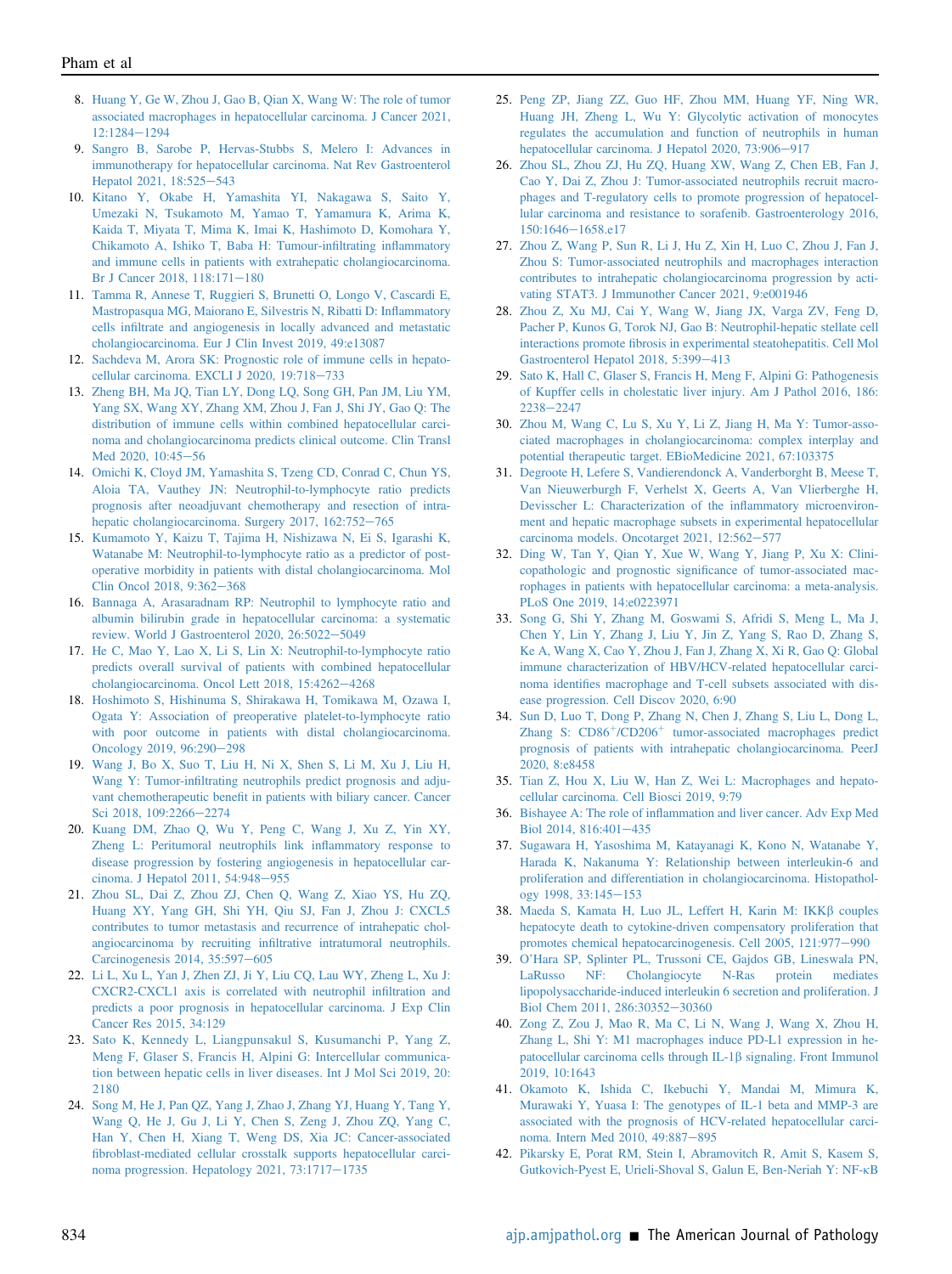[functions as a tumour promoter in in](http://refhub.elsevier.com/S0002-9440(22)00078-5/sref42)flammation-associated cancer. [Nature 2004, 431:461](http://refhub.elsevier.com/S0002-9440(22)00078-5/sref42)-[466](http://refhub.elsevier.com/S0002-9440(22)00078-5/sref42)

- <span id="page-9-0"></span>43. [Komori J, Marusawa H, Machimoto T, Endo Y, Kinoshita K, Kou T,](http://refhub.elsevier.com/S0002-9440(22)00078-5/sref43) [Haga H, Ikai I, Uemoto S, Chiba T: Activation-induced cytidine](http://refhub.elsevier.com/S0002-9440(22)00078-5/sref43) [deaminase links bile duct in](http://refhub.elsevier.com/S0002-9440(22)00078-5/sref43)flammation to human chol[angiocarcinoma. Hepatology 2008, 47:888](http://refhub.elsevier.com/S0002-9440(22)00078-5/sref43)-[896](http://refhub.elsevier.com/S0002-9440(22)00078-5/sref43)
- <span id="page-9-1"></span>44. [Promthet S, Songserm N, Woradet S, Pientong C, Ekalaksananan T,](http://refhub.elsevier.com/S0002-9440(22)00078-5/sref44) [Wiangnon S, Ali A: Opisthorchiasis with proin](http://refhub.elsevier.com/S0002-9440(22)00078-5/sref44)flammatory cytokines  $(IL-1\beta$  and TNF- $\alpha$ ) polymorphisms infl[uence risk of intrahepatic](http://refhub.elsevier.com/S0002-9440(22)00078-5/sref44) [cholangiocarcinoma in Thailand: a nested case-control study. BMC](http://refhub.elsevier.com/S0002-9440(22)00078-5/sref44) [Cancer 2018, 18:846](http://refhub.elsevier.com/S0002-9440(22)00078-5/sref44)
- <span id="page-9-2"></span>45. [Zhuang H, Cao G, Kou C, Liu T: CCL2/CCR2 axis induces hepa](http://refhub.elsevier.com/S0002-9440(22)00078-5/sref45)[tocellular carcinoma invasion and epithelial-mesenchymal transition](http://refhub.elsevier.com/S0002-9440(22)00078-5/sref45) [in vitro through activation of the Hedgehog pathway. Oncol Rep](http://refhub.elsevier.com/S0002-9440(22)00078-5/sref45)  $2018, 39:21-30$  $2018, 39:21-30$  $2018, 39:21-30$
- <span id="page-9-3"></span>46. [Li X, Yao W, Yuan Y, Chen P, Li B, Li J, Chu R, Song H, Xie D,](http://refhub.elsevier.com/S0002-9440(22)00078-5/sref46) [Jiang X, Wang H: Targeting of tumour-in](http://refhub.elsevier.com/S0002-9440(22)00078-5/sref46)filtrating macrophages via [CCL2/CCR2 signalling as a therapeutic strategy against hepatocel](http://refhub.elsevier.com/S0002-9440(22)00078-5/sref46)[lular carcinoma. Gut 2017, 66:157](http://refhub.elsevier.com/S0002-9440(22)00078-5/sref46)-[167](http://refhub.elsevier.com/S0002-9440(22)00078-5/sref46)
- <span id="page-9-4"></span>47. [Yuan H, Lin Z, Liu Y, Jiang Y, Liu K, Tu M, Yao N, Qu C, Hong J:](http://refhub.elsevier.com/S0002-9440(22)00078-5/sref47) [Intrahepatic cholangiocarcinoma induced M2-polarized tumor](http://refhub.elsevier.com/S0002-9440(22)00078-5/sref47)[associated macrophages facilitate tumor growth and invasiveness.](http://refhub.elsevier.com/S0002-9440(22)00078-5/sref47) [Cancer Cell Int 2020, 20:586](http://refhub.elsevier.com/S0002-9440(22)00078-5/sref47)
- <span id="page-9-5"></span>48. [Xu XD, Hu J, Wang M, Peng F, Tian R, Guo XJ, Xie Y, Qin RY:](http://refhub.elsevier.com/S0002-9440(22)00078-5/sref48) [Circulating myeloid-derived suppressor cells in patients with](http://refhub.elsevier.com/S0002-9440(22)00078-5/sref48) [pancreatic cancer. Hepatobiliary Pancreat Dis Int 2016, 15:99](http://refhub.elsevier.com/S0002-9440(22)00078-5/sref48)-[105](http://refhub.elsevier.com/S0002-9440(22)00078-5/sref48)
- <span id="page-9-6"></span>49. [Zhang X, Fu X, Li T, Yan H: The prognostic value of myeloid](http://refhub.elsevier.com/S0002-9440(22)00078-5/sref49) [derived suppressor cell level in hepatocellular carcinoma: a system](http://refhub.elsevier.com/S0002-9440(22)00078-5/sref49)[atic review and meta-analysis. PLoS One 2019, 14:e0225327](http://refhub.elsevier.com/S0002-9440(22)00078-5/sref49)
- <span id="page-9-7"></span>50. [Li T, Zhang X, Lv Z, Gao L, Yan H: Increased expression of](http://refhub.elsevier.com/S0002-9440(22)00078-5/sref50) [myeloid-derived suppressor cells in patients with HBV-related he](http://refhub.elsevier.com/S0002-9440(22)00078-5/sref50)[patocellular carcinoma. Biomed Res Int 2020, 2020:6527192](http://refhub.elsevier.com/S0002-9440(22)00078-5/sref50)
- <span id="page-9-8"></span>51. [Lu LC, Chang CJ, Hsu CH: Targeting myeloid-derived suppressor](http://refhub.elsevier.com/S0002-9440(22)00078-5/sref51) [cells in the treatment of hepatocellular carcinoma: current state and](http://refhub.elsevier.com/S0002-9440(22)00078-5/sref51) [future perspectives. J Hepatocell Carcinoma 2019, 6:71](http://refhub.elsevier.com/S0002-9440(22)00078-5/sref51)-[84](http://refhub.elsevier.com/S0002-9440(22)00078-5/sref51)
- <span id="page-9-9"></span>52. [Zhang Q, Ma C, Duan Y, Heinrich B, Rosato U, Diggs LP, Ma L,](http://refhub.elsevier.com/S0002-9440(22)00078-5/sref52) [Roy S, Fu Q, Brown ZJ, Wabitsch S, Thovarai V, Fu J, Feng D,](http://refhub.elsevier.com/S0002-9440(22)00078-5/sref52) [Ruf B, Cui LL, Subramanyam V, Frank KM, Wang S, Kleiner DE,](http://refhub.elsevier.com/S0002-9440(22)00078-5/sref52) [Ritz T, Rupp C, Gao B, Longerich T, Kroemer A, Wang XW,](http://refhub.elsevier.com/S0002-9440(22)00078-5/sref52) [Ruchirawat M, Korangy F, Schnabl B, Trinchieri G, Greten TF: Gut](http://refhub.elsevier.com/S0002-9440(22)00078-5/sref52) [microbiome directs hepatocytes to recruit MDSCs and promote](http://refhub.elsevier.com/S0002-9440(22)00078-5/sref52) [cholangiocarcinoma. Cancer Discov 2021, 11:1248](http://refhub.elsevier.com/S0002-9440(22)00078-5/sref52)-[1267](http://refhub.elsevier.com/S0002-9440(22)00078-5/sref52)
- <span id="page-9-10"></span>53. [Guo X, Shen W: Latest evidence on immunotherapy for chol](http://refhub.elsevier.com/S0002-9440(22)00078-5/sref53)[angiocarcinoma. Oncol Lett 2020, 20:381](http://refhub.elsevier.com/S0002-9440(22)00078-5/sref53)
- <span id="page-9-11"></span>54. [Loeuillard E, Yang J, Buckarma E, Wang J, Liu Y, Conboy C,](http://refhub.elsevier.com/S0002-9440(22)00078-5/sref54) Pavelko KD, Li Y, O'[Brien D, Wang C, Graham RP, Smoot RL,](http://refhub.elsevier.com/S0002-9440(22)00078-5/sref54) [Dong H, Ilyas S: Targeting tumor-associated macrophages and](http://refhub.elsevier.com/S0002-9440(22)00078-5/sref54) [granulocytic myeloid-derived suppressor cells augments PD-1](http://refhub.elsevier.com/S0002-9440(22)00078-5/sref54) [blockade in cholangiocarcinoma. J Clin Invest 2020, 130:5380](http://refhub.elsevier.com/S0002-9440(22)00078-5/sref54)-[5396](http://refhub.elsevier.com/S0002-9440(22)00078-5/sref54)
- <span id="page-9-12"></span>55. Highfi[ll SL, Cui Y, Giles AJ, Smith JP, Zhang H, Morse E,](http://refhub.elsevier.com/S0002-9440(22)00078-5/sref55) [Kaplan RN, Mackall CL: Disruption of CXCR2-mediated MDSC](http://refhub.elsevier.com/S0002-9440(22)00078-5/sref55) tumor trafficking enhances anti-PD1 effi[cacy. Sci Transl Med 2014,](http://refhub.elsevier.com/S0002-9440(22)00078-5/sref55) [6:237ra67](http://refhub.elsevier.com/S0002-9440(22)00078-5/sref55)
- <span id="page-9-13"></span>56. [Bayik D, Lauko AJ, Roversi GA, Serbinowski E, Acevedo-](http://refhub.elsevier.com/S0002-9440(22)00078-5/sref56)[Moreno LA, Lanigan C, Orujov M, Lo A, Alban TJ, Kim A,](http://refhub.elsevier.com/S0002-9440(22)00078-5/sref56) [Silver DJ, Nagy LE, Brown JM, Allende DS, Aucejo FN, Lathia JD:](http://refhub.elsevier.com/S0002-9440(22)00078-5/sref56) [Hepatobiliary malignancies have distinct peripheral myeloid-derived](http://refhub.elsevier.com/S0002-9440(22)00078-5/sref56) [suppressor cell signatures and tumor myeloid cell pro](http://refhub.elsevier.com/S0002-9440(22)00078-5/sref56)files. Sci Rep [2020, 10:18848](http://refhub.elsevier.com/S0002-9440(22)00078-5/sref56)
- <span id="page-9-14"></span>57. [Zhang Y, Chen S, Li J, Dai W, Qian Y: Immune in](http://refhub.elsevier.com/S0002-9440(22)00078-5/sref57)filtrating cells in [cholangiocarcinoma may become clinical diagnostic markers: based](http://refhub.elsevier.com/S0002-9440(22)00078-5/sref57) [on bioinformatics analysis. World J Surg Oncol 2021, 19:59](http://refhub.elsevier.com/S0002-9440(22)00078-5/sref57)
- <span id="page-9-15"></span>58. [Tang TJ, Vukosavljevic D, Janssen HL, Binda RS, Mancham S,](http://refhub.elsevier.com/S0002-9440(22)00078-5/sref58) [Tilanus HW, Ijzermans JN, Drexhage H, Kwekkeboom J: Aberrant](http://refhub.elsevier.com/S0002-9440(22)00078-5/sref58) [composition of the dendritic cell population in hepatic lymph nodes](http://refhub.elsevier.com/S0002-9440(22)00078-5/sref58) [of patients with hepatocellular carcinoma. Hum Pathol 2006, 37:](http://refhub.elsevier.com/S0002-9440(22)00078-5/sref58)  $332 - 338$  $332 - 338$  $332 - 338$
- <span id="page-9-16"></span>59. [Hu ZQ, Zhou ZJ, Luo CB, Xin HY, Li J, Yu SY, Zhou SL: Peritu](http://refhub.elsevier.com/S0002-9440(22)00078-5/sref59)[moral plasmacytoid dendritic cells predict a poor prognosis for](http://refhub.elsevier.com/S0002-9440(22)00078-5/sref59) [intrahepatic cholangiocarcinoma after curative resection. Cancer Cell](http://refhub.elsevier.com/S0002-9440(22)00078-5/sref59) [Int 2020, 20:582](http://refhub.elsevier.com/S0002-9440(22)00078-5/sref59)
- <span id="page-9-17"></span>60. [Junking M, Grainok J, Thepmalee C, Wongkham S,](http://refhub.elsevier.com/S0002-9440(22)00078-5/sref60) [Yenchitsomanus PT: Enhanced cytotoxic activity of effector T-cells](http://refhub.elsevier.com/S0002-9440(22)00078-5/sref60) [against cholangiocarcinoma by dendritic cells pulsed with pooled](http://refhub.elsevier.com/S0002-9440(22)00078-5/sref60) [mRNA. Tumour Biol 2017, 39:1010428317733367](http://refhub.elsevier.com/S0002-9440(22)00078-5/sref60)
- <span id="page-9-18"></span>61. [Pang YB, He J, Cui BY, Xu S, Li XL, Wu MY, Liang R, Feng Y,](http://refhub.elsevier.com/S0002-9440(22)00078-5/sref61) [Guo X, Zhang XH, Luo XL: A potential antitumor effect of dendritic](http://refhub.elsevier.com/S0002-9440(22)00078-5/sref61) [cells fused with cancer stem cells in hepatocellular carcinoma. Stem](http://refhub.elsevier.com/S0002-9440(22)00078-5/sref61) [Cells Int 2019, 2019:5680327](http://refhub.elsevier.com/S0002-9440(22)00078-5/sref61)
- <span id="page-9-19"></span>62. [Cao J, Kong FH, Liu X, Wang XB: Immunotherapy with dendritic](http://refhub.elsevier.com/S0002-9440(22)00078-5/sref62) [cells and cytokine-induced killer cells for hepatocellular carcinoma: a](http://refhub.elsevier.com/S0002-9440(22)00078-5/sref62) [meta-analysis. World J Gastroenterol 2019, 25:3649](http://refhub.elsevier.com/S0002-9440(22)00078-5/sref62)-[3663](http://refhub.elsevier.com/S0002-9440(22)00078-5/sref62)
- <span id="page-9-20"></span>63. [Lee JH, Lee Y, Lee M, Heo MK, Song JS, Kim KH, Lee H, Yi NJ,](http://refhub.elsevier.com/S0002-9440(22)00078-5/sref63) [Lee KW, Suh KS, Bae YS, Kim YJ: A phase I/IIa study of adjuvant](http://refhub.elsevier.com/S0002-9440(22)00078-5/sref63) [immunotherapy with tumour antigen-pulsed dendritic cells in patients](http://refhub.elsevier.com/S0002-9440(22)00078-5/sref63) with hepatocellular carcinoma. Br J Cancer 2015,  $113:1666 - 1676$  $113:1666 - 1676$
- <span id="page-9-21"></span>64. [Thepmalee C, Panya A, Sujjitjoon J, Sawasdee N, Poungvarin N,](http://refhub.elsevier.com/S0002-9440(22)00078-5/sref64) [Junking M, Yenchitsomanus PT: Suppression of TGF-](http://refhub.elsevier.com/S0002-9440(22)00078-5/sref64) $\beta$  and IL-10 [receptors on self-differentiated dendritic cells by short-hairpin](http://refhub.elsevier.com/S0002-9440(22)00078-5/sref64) [RNAs enhanced activation of effector T-cells against chol](http://refhub.elsevier.com/S0002-9440(22)00078-5/sref64)[angiocarcinoma cells. Hum Vaccin Immunother 2020, 16:](http://refhub.elsevier.com/S0002-9440(22)00078-5/sref64) [2318](http://refhub.elsevier.com/S0002-9440(22)00078-5/sref64)-[2327](http://refhub.elsevier.com/S0002-9440(22)00078-5/sref64)
- <span id="page-9-22"></span>65. [Diggs LP, Ruf B, Ma C, Heinrich B, Cui L, Zhang Q, McVey JC,](http://refhub.elsevier.com/S0002-9440(22)00078-5/sref65) [Wabitsch S, Heinrich S, Rosato U, Lai W, Subramanyam V,](http://refhub.elsevier.com/S0002-9440(22)00078-5/sref65) [Longerich T, Loosen SH, Luedde T, Neumann UP, Desar S,](http://refhub.elsevier.com/S0002-9440(22)00078-5/sref65) [Kleiner D, Gores G, Wang XW, Greten TF: CD40-mediated immune](http://refhub.elsevier.com/S0002-9440(22)00078-5/sref65) [cell activation enhances response to anti-PD-1 in murine intrahepatic](http://refhub.elsevier.com/S0002-9440(22)00078-5/sref65) cholangiocarcinoma. J Hepatol 2021,  $74:1145-1154$  $74:1145-1154$
- <span id="page-9-23"></span>66. [Sadeghlar F, Vogt A, Mohr RU, Mahn R, van Beekum K, Kornek M,](http://refhub.elsevier.com/S0002-9440(22)00078-5/sref66) [Weismuller TJ, Branchi V, Matthaei H, Toma M, Schmidt-Wolf IGH,](http://refhub.elsevier.com/S0002-9440(22)00078-5/sref66) [Kalff JC, Strassburg CP, Gonzalez-Carmona MA: Induction of](http://refhub.elsevier.com/S0002-9440(22)00078-5/sref66) [cytotoxic effector cells towards cholangiocellular, pancreatic, and](http://refhub.elsevier.com/S0002-9440(22)00078-5/sref66) [colorectal tumor cells by activation of the immune checkpoint](http://refhub.elsevier.com/S0002-9440(22)00078-5/sref66) [CD40/CD40L on dendritic cells. Cancer Immunol Immunother 2021,](http://refhub.elsevier.com/S0002-9440(22)00078-5/sref66)  $70:1451 - 1464$  $70:1451 - 1464$  $70:1451 - 1464$
- <span id="page-9-24"></span>67. [Lee HA, Goh HG, Lee YS, Jung YK, Kim JH, Yim HJ, Lee MG,](http://refhub.elsevier.com/S0002-9440(22)00078-5/sref67) [An H, Jeen YT, Yeon JE, Byun KS, Seo YS: Natural killer cell ac](http://refhub.elsevier.com/S0002-9440(22)00078-5/sref67)[tivity is a risk factor for the recurrence risk after curative treatment of](http://refhub.elsevier.com/S0002-9440(22)00078-5/sref67) [hepatocellular carcinoma. BMC Gastroenterol 2021, 21:258](http://refhub.elsevier.com/S0002-9440(22)00078-5/sref67)
- <span id="page-9-25"></span>68. [Fukuda Y, Asaoka T, Eguchi H, Yokota Y, Kubo M, Kinoshita M,](http://refhub.elsevier.com/S0002-9440(22)00078-5/sref68) [Urakawa S, Iwagami Y, Tomimaru Y, Akita H, Noda T, Gotoh K,](http://refhub.elsevier.com/S0002-9440(22)00078-5/sref68) [Kobayashi S, Hirata M, Wada H, Mori M, Doki Y: Endogenous](http://refhub.elsevier.com/S0002-9440(22)00078-5/sref68) [CXCL9 affects prognosis by regulating tumor-in](http://refhub.elsevier.com/S0002-9440(22)00078-5/sref68)filtrating natural [killer cells in intrahepatic cholangiocarcinoma. Cancer Sci 2020, 111:](http://refhub.elsevier.com/S0002-9440(22)00078-5/sref68) [323](http://refhub.elsevier.com/S0002-9440(22)00078-5/sref68)-[333](http://refhub.elsevier.com/S0002-9440(22)00078-5/sref68)
- <span id="page-9-26"></span>69. [Jung IH, Kim DH, Yoo DK, Baek SY, Jeong SH, Jung DE, Park SW,](http://refhub.elsevier.com/S0002-9440(22)00078-5/sref69) [Chung YY: In vivo study of natural killer \(NK\) cell cytotoxicity](http://refhub.elsevier.com/S0002-9440(22)00078-5/sref69) [against cholangiocarcinoma in a nude mouse model. In Vivo 2018,](http://refhub.elsevier.com/S0002-9440(22)00078-5/sref69)  $32:771 - 781$  $32:771 - 781$  $32:771 - 781$
- <span id="page-9-27"></span>70. [Kamiya T, Chang YH, Campana D: Expanded and activated natural](http://refhub.elsevier.com/S0002-9440(22)00078-5/sref70) [killer cells for immunotherapy of hepatocellular carcinoma. Cancer](http://refhub.elsevier.com/S0002-9440(22)00078-5/sref70) [Immunol Res 2016, 4:574](http://refhub.elsevier.com/S0002-9440(22)00078-5/sref70)-[581](http://refhub.elsevier.com/S0002-9440(22)00078-5/sref70)
- <span id="page-9-28"></span>71. [Alnaggar M, Lin M, Mesmar A, Liang S, Qaid A, Xu K, Chen J,](http://refhub.elsevier.com/S0002-9440(22)00078-5/sref71) [Niu L, Yin Z: Allogenic natural killer cell immunotherapy combined](http://refhub.elsevier.com/S0002-9440(22)00078-5/sref71) [with irreversible electroporation for stage IV hepatocellular carci](http://refhub.elsevier.com/S0002-9440(22)00078-5/sref71)[noma: survival outcome. Cell Physiol Biochem 2018, 48:1882](http://refhub.elsevier.com/S0002-9440(22)00078-5/sref71)-[1893](http://refhub.elsevier.com/S0002-9440(22)00078-5/sref71)
- <span id="page-9-29"></span>72. [Tsukagoshi M, Wada S, Yokobori T, Altan B, Ishii N, Watanabe A,](http://refhub.elsevier.com/S0002-9440(22)00078-5/sref72) [Kubo N, Saito F, Araki K, Suzuki H, Hosouchi Y, Kuwano H:](http://refhub.elsevier.com/S0002-9440(22)00078-5/sref72) [Overexpression of natural killer group 2 member D ligands predicts](http://refhub.elsevier.com/S0002-9440(22)00078-5/sref72) [favorable prognosis in cholangiocarcinoma. Cancer Sci 2016, 107:](http://refhub.elsevier.com/S0002-9440(22)00078-5/sref72)  $116 - 122$  $116 - 122$  $116 - 122$
- <span id="page-9-30"></span>73. [Yoon JS, Song BG, Lee JH, Lee HY, Kim SW, Chang Y, Lee YB,](http://refhub.elsevier.com/S0002-9440(22)00078-5/sref73) [Cho EJ, Yu SJ, Sinn DH, Kim YJ, Lee JH, Yoon JH: Adjuvant](http://refhub.elsevier.com/S0002-9440(22)00078-5/sref73) [cytokine-induced killer cell immunotherapy for hepatocellular](http://refhub.elsevier.com/S0002-9440(22)00078-5/sref73)